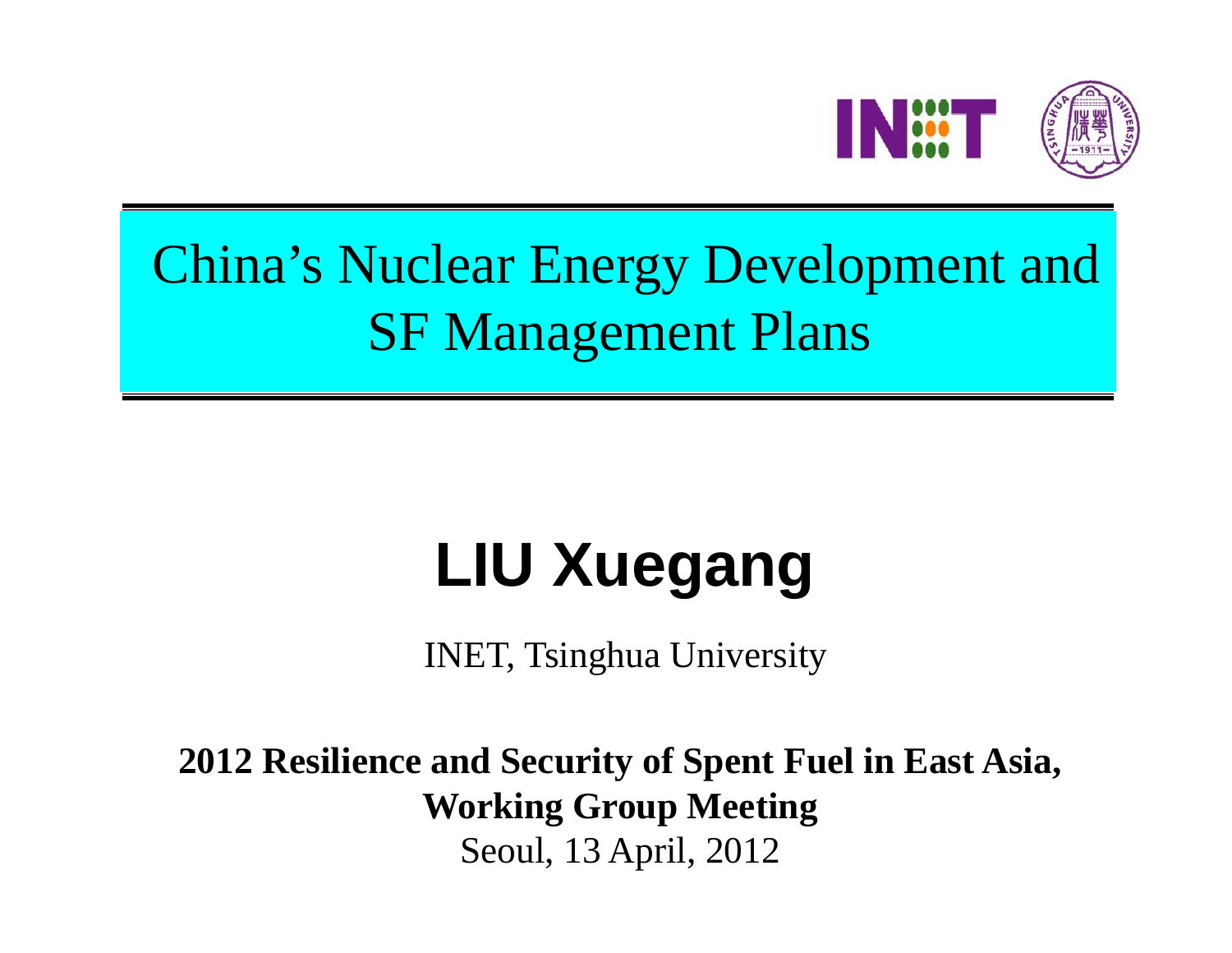

### **1. Nuclear energy in China**

background, history, status and plan

**2. Experience and plans of spent fuel(SF) management**

accumulation, interim storage, transportation and reprocessing

- **3. Scenario analysis of SF management**
- **4. Conclusion**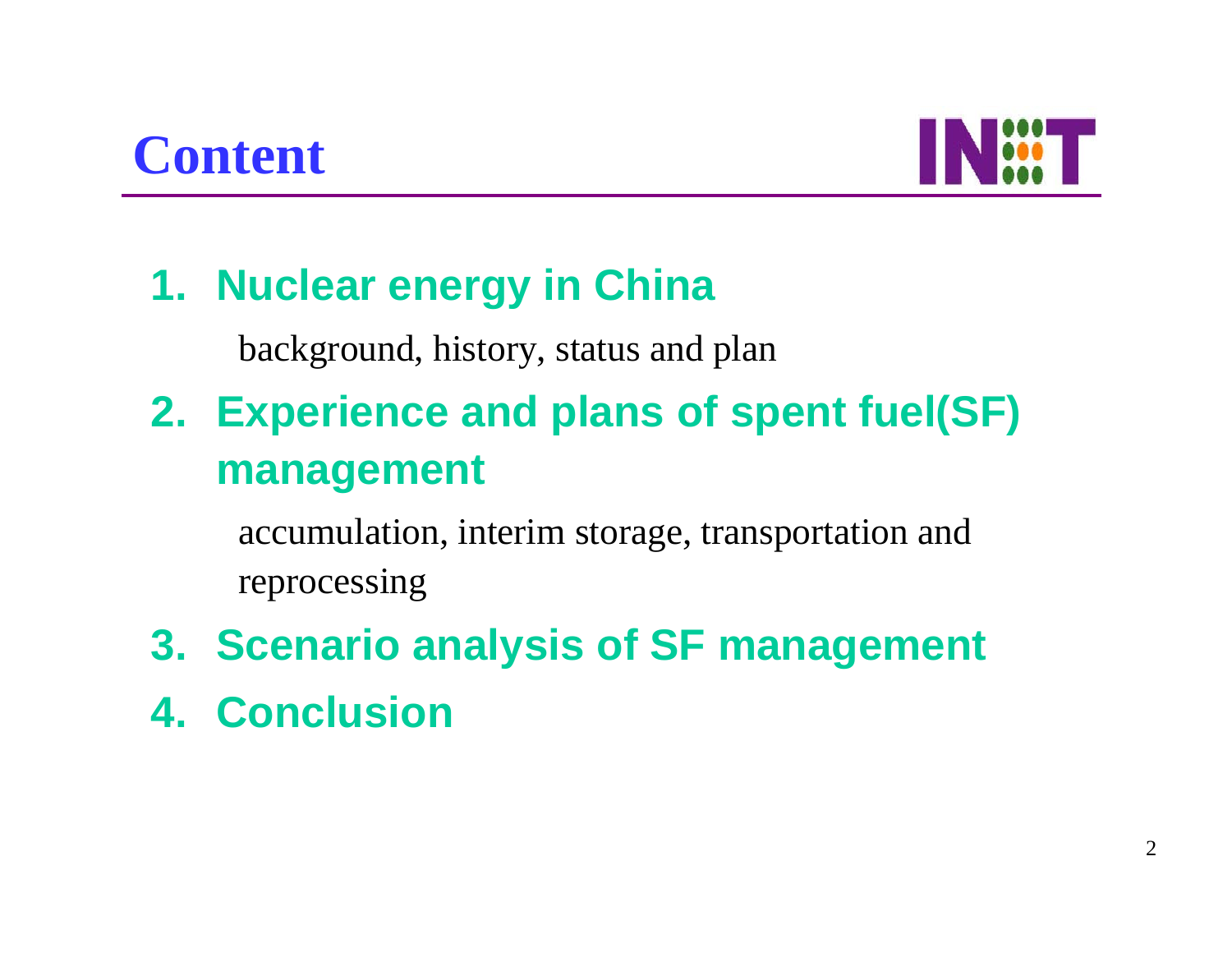# Part 1: nuclear energy in China **IN:57**

### **1. Nuclear energy in China**

**development environment of energy/nuclear energy analysis of energy demand/supply role of nuclear in energy mix nuclear enrgy state: in operation/construction/planned impact of Fukushima nuclear accident scenarios of nuclear development**

- **2. Experience and plans of spent fuel(SF) management**
- **3. Scenario analysis of SF management**
- **4. Conclusion**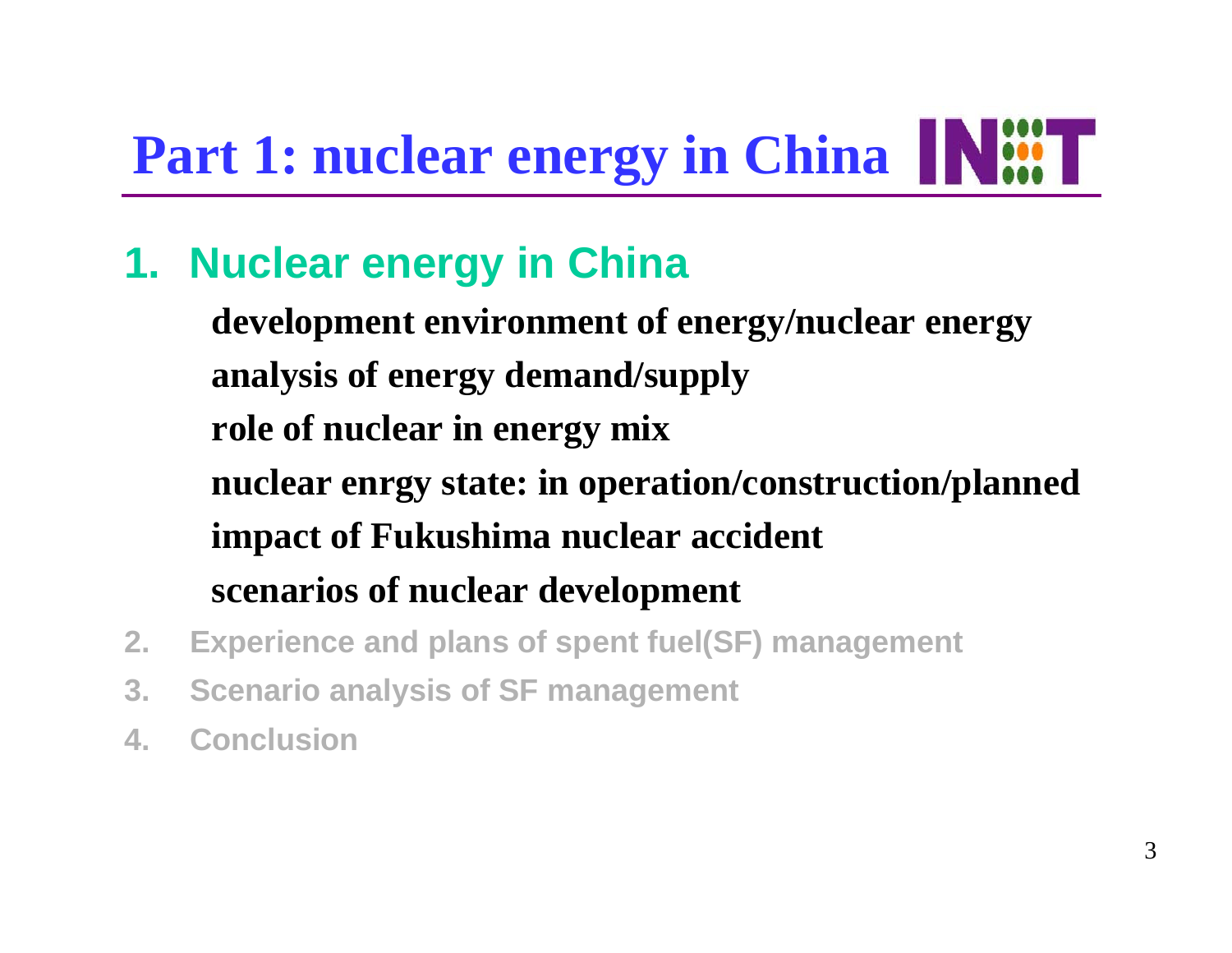

### **a long history but "young"**

- –First nuclear weapon test in 1964
- –One of five nuclear-weapon nations
- – In term of peaceful utilization, first Nuclear Power Plant(NPP) in commercial operation in 1994



**Qinshan Phase I:** Type: CNP-300, PWR Grid Connection: 15 Dec. 1991Location: Haiyan, 100km southwest to Shanghai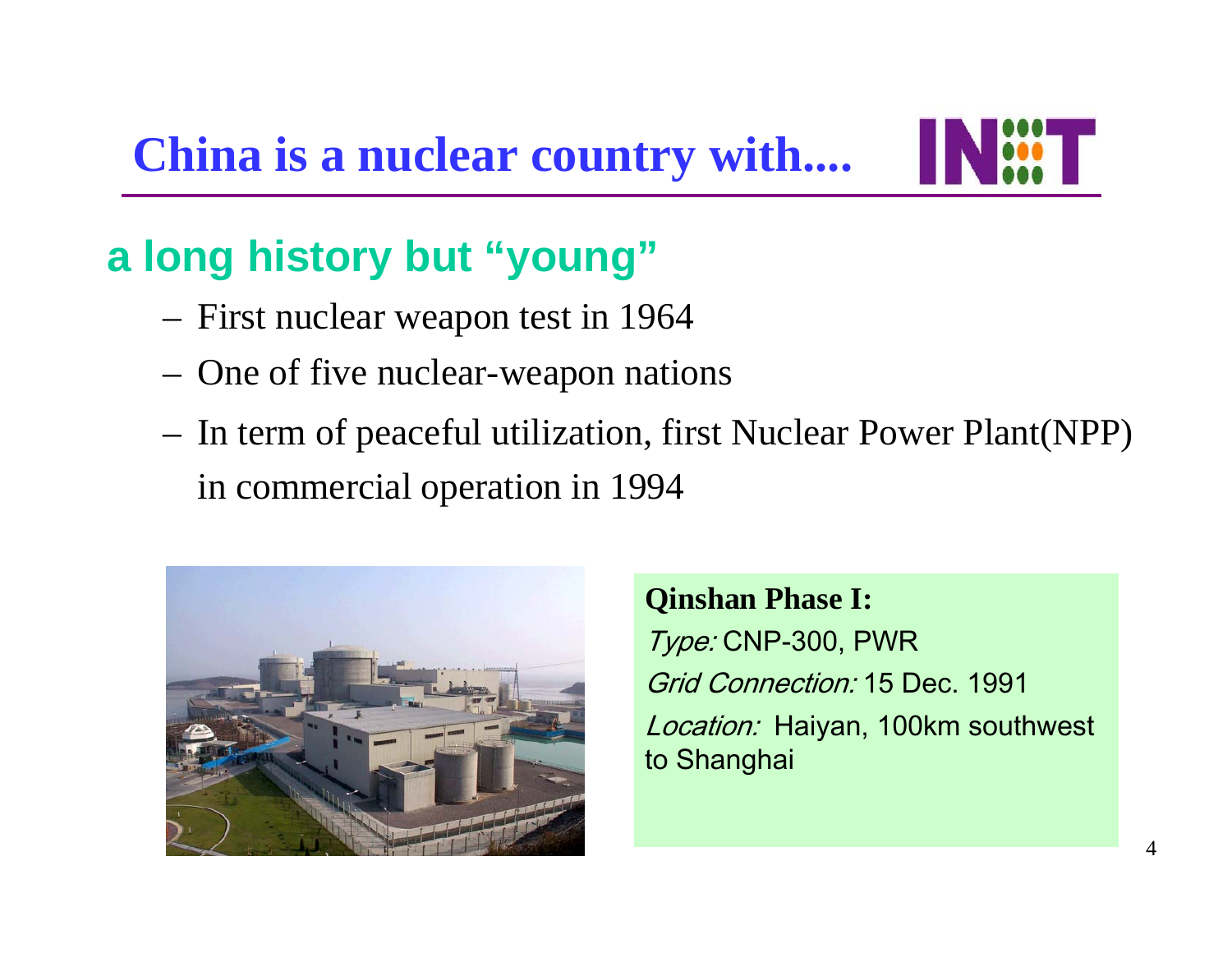

#### **The overall elec. development after 1990**

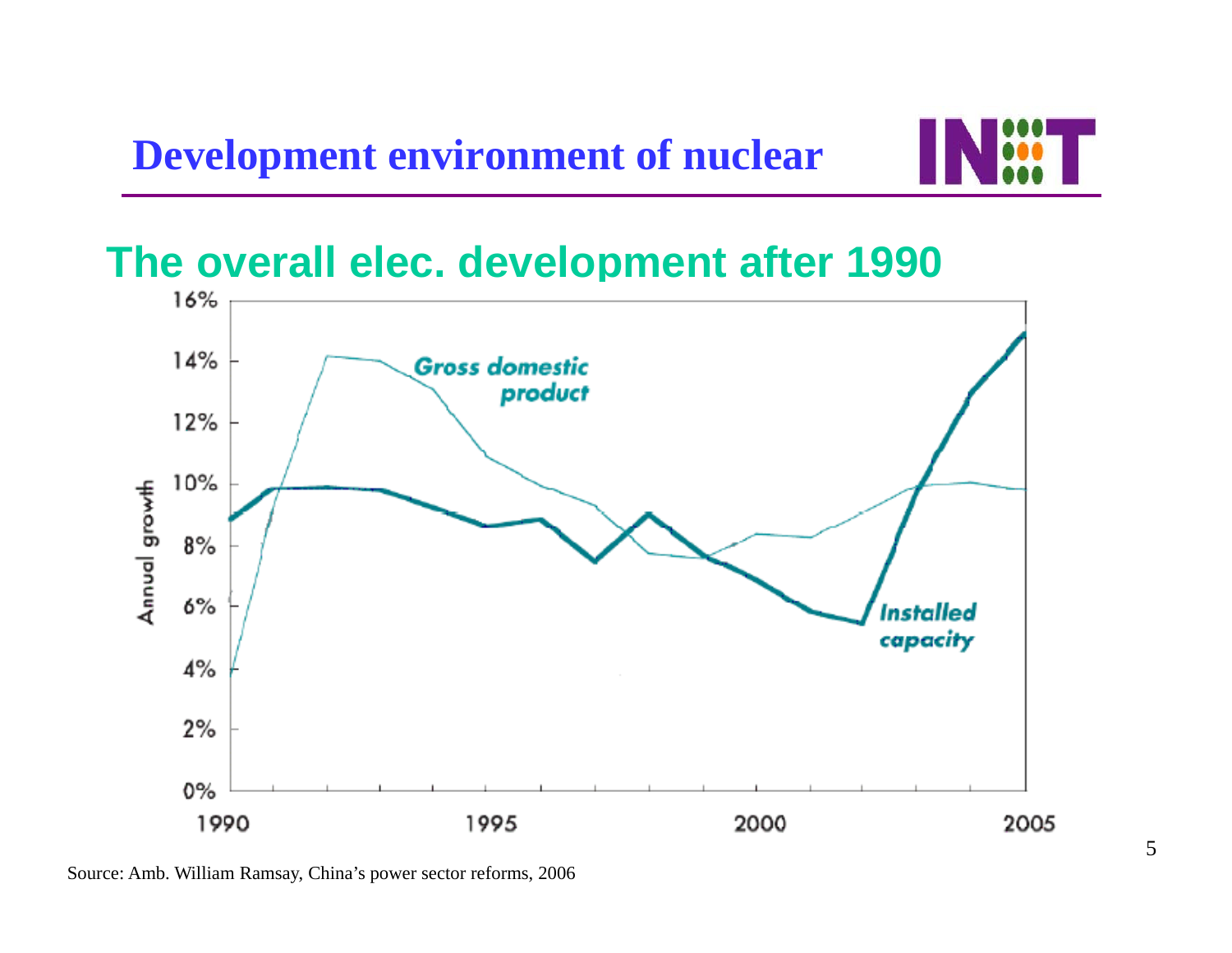

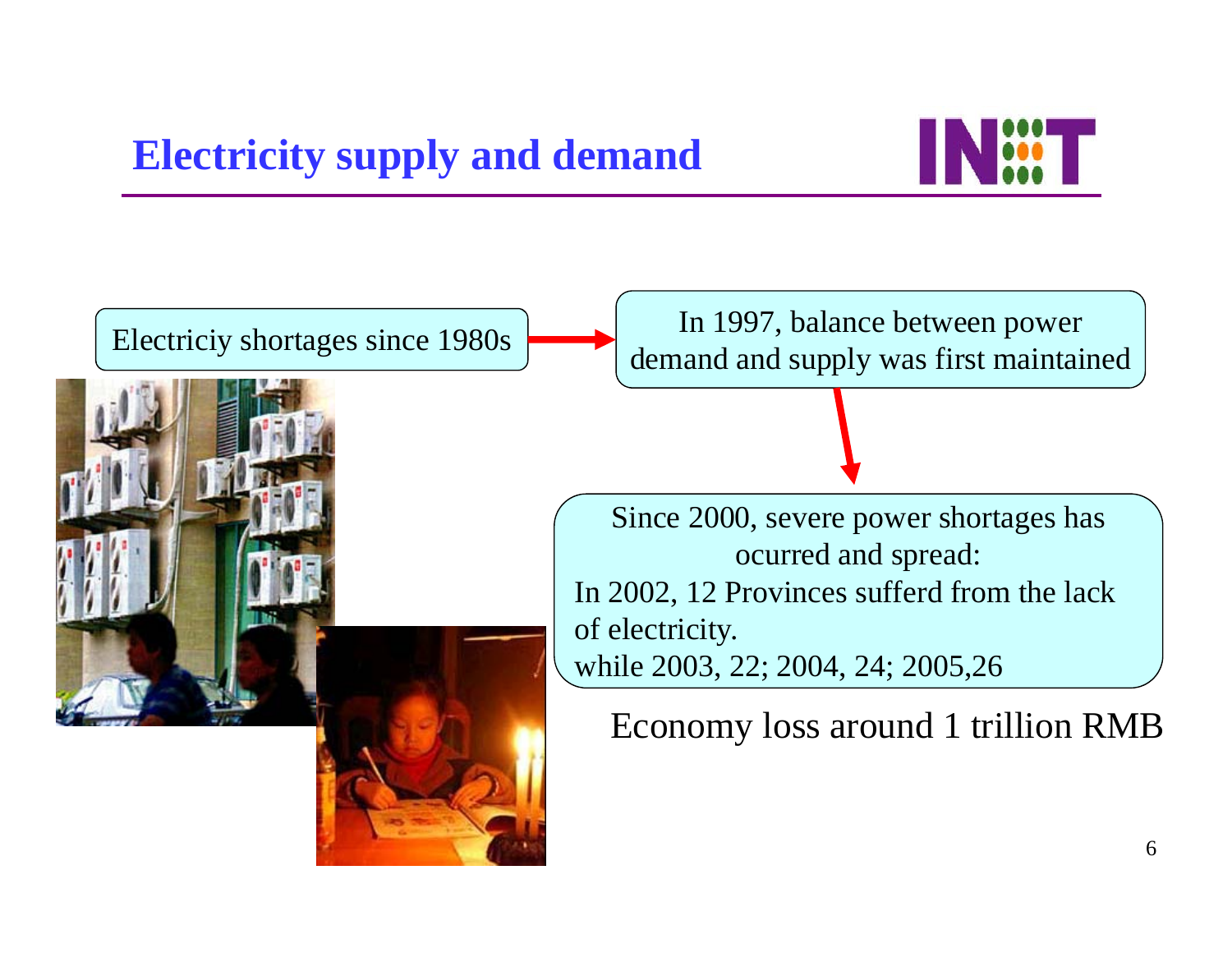

- **To ensure the electricity supply and keep high economic growth**
- **Focus on energy policy**
- $\bullet$  **Future demand and supply were estimated by various research groups**
- **Future demand based on**
	- estimated electricity consumption per capital
	- or estimated electricity consumption per \$ GDP
	- or constant annual growth rate of consumption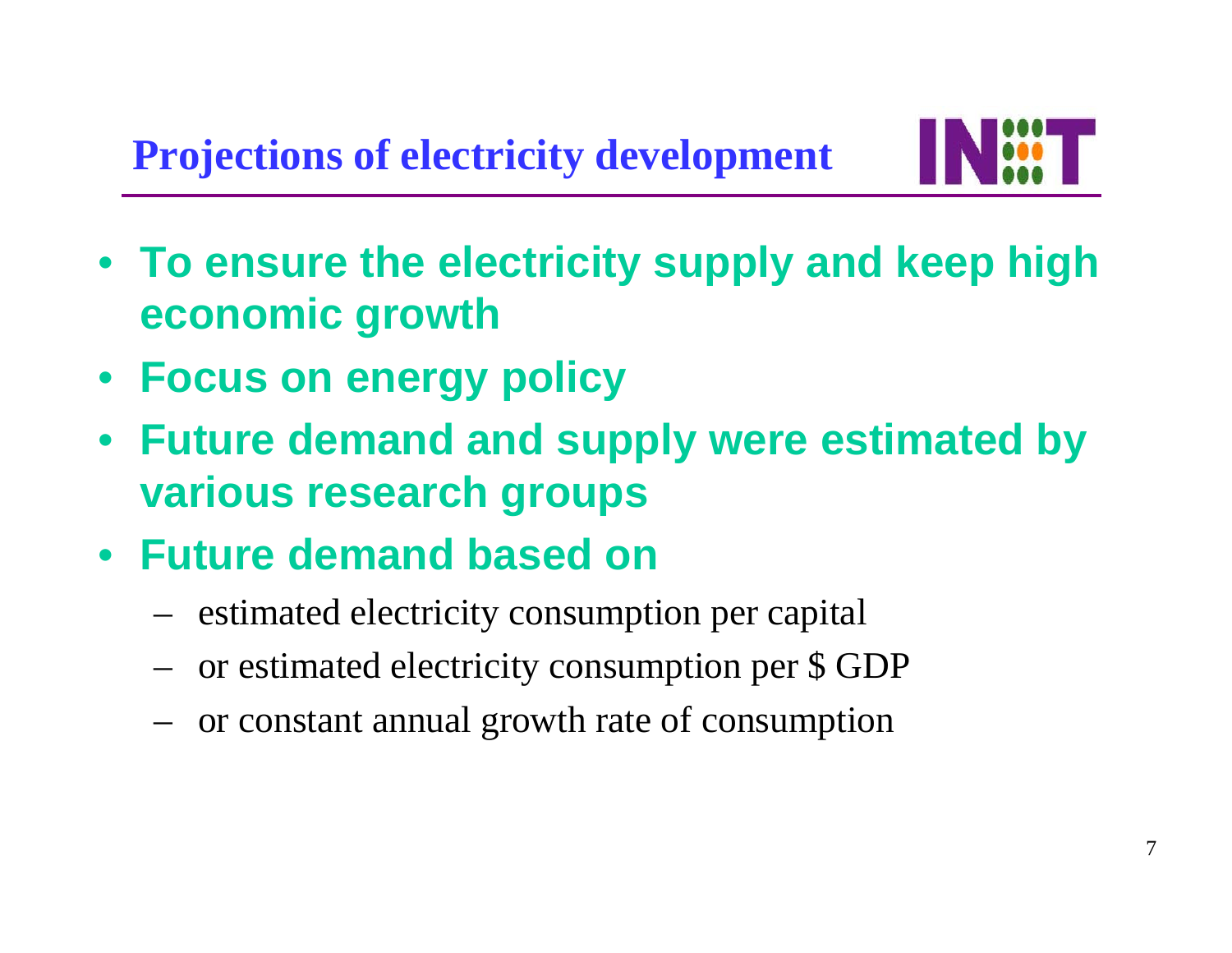

• **Typical forcast of elec. consumption in 2020**

| Organization                           | Date | <b>Electricity Demand in</b><br>2020 /TWh |
|----------------------------------------|------|-------------------------------------------|
| <b>Energy Information Agency</b>       | 2006 | 4,256                                     |
| <b>State Grid Corporation of China</b> |      | 4,400                                     |
| <b>Development Research Center</b>     | 2004 | 5,226                                     |
| <b>China Development Bank</b>          | 2005 | 5,280-5,780                               |

More than doubled electricity will be required based on the consumption in 2004 (2,187 TWh)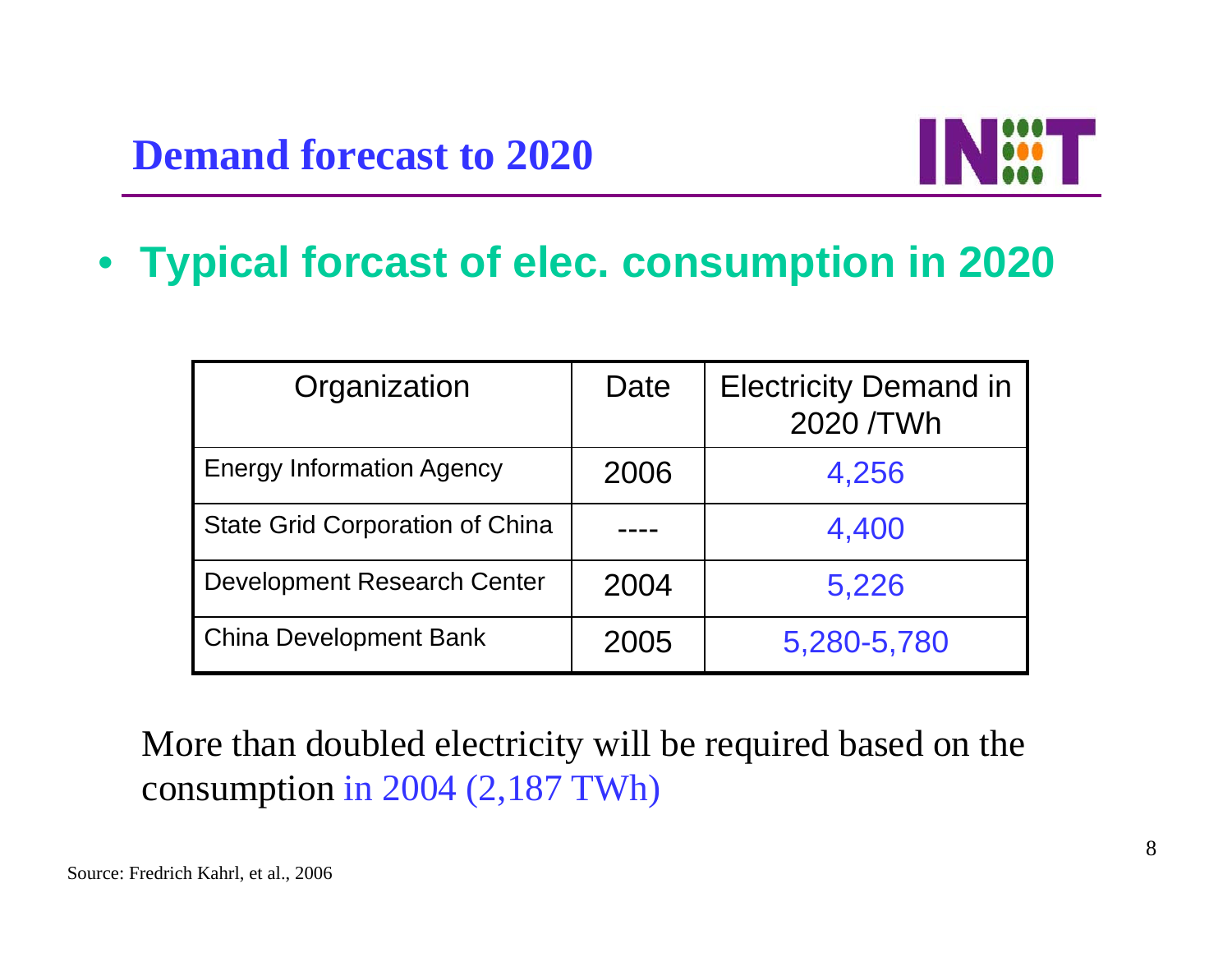

#### **Coal occupies dominant place in elec. supply**

- Largest coal production and consumption nation
- In 2004, coal-fired electricity was 1,807 TWh, accounting for 82.6% of total generation
- Elec. generation will continually rely on coal heavily **165 GW**



Source: ecopolitology.org/2010/08/26/chinas-massive-coal-fired-power-plant-boom-visualized/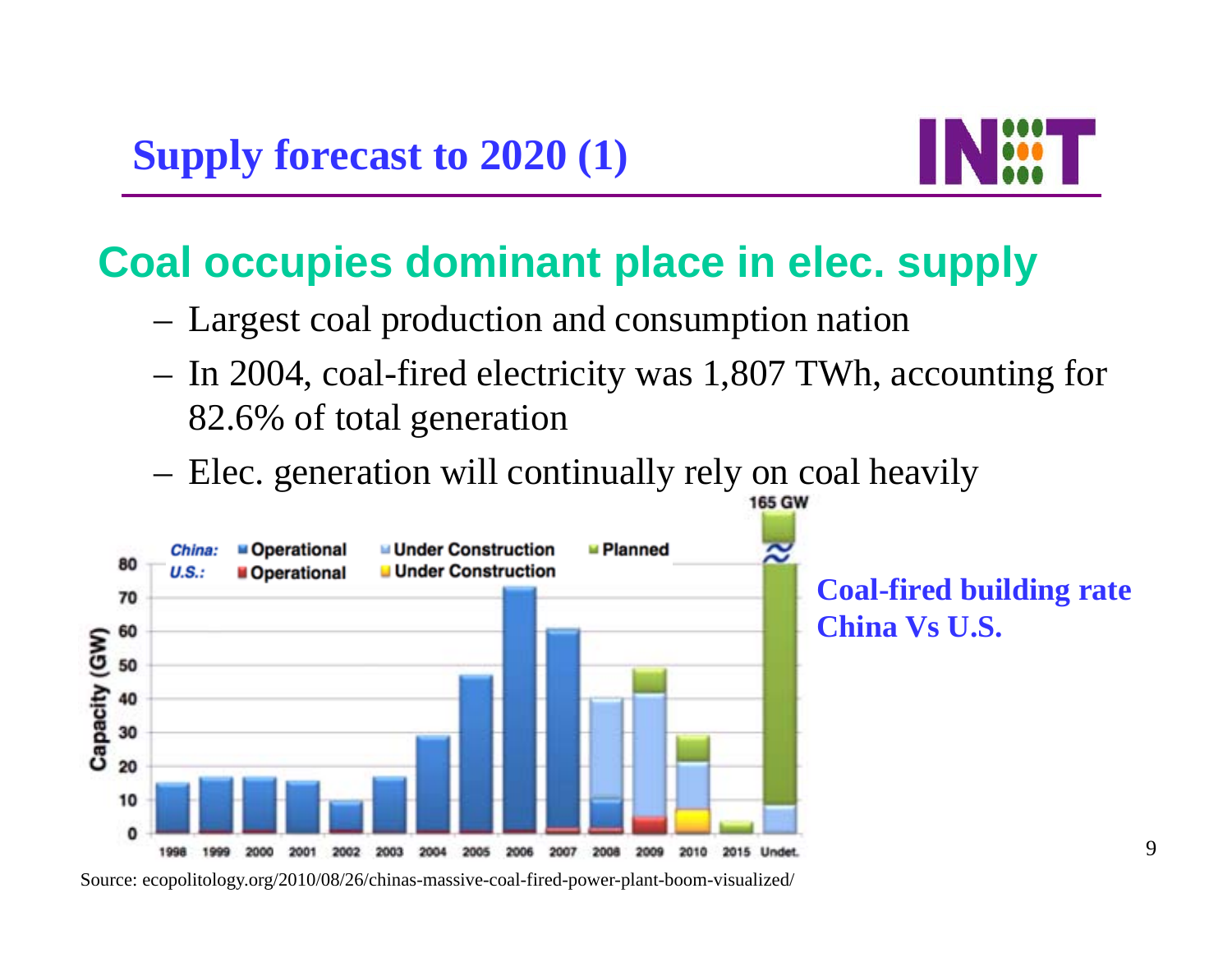

#### **Percentage of coal-fired elec. to gradually decrease due to ....**

- Pollutions from mining, transportation, storage and consumption
- Human cost

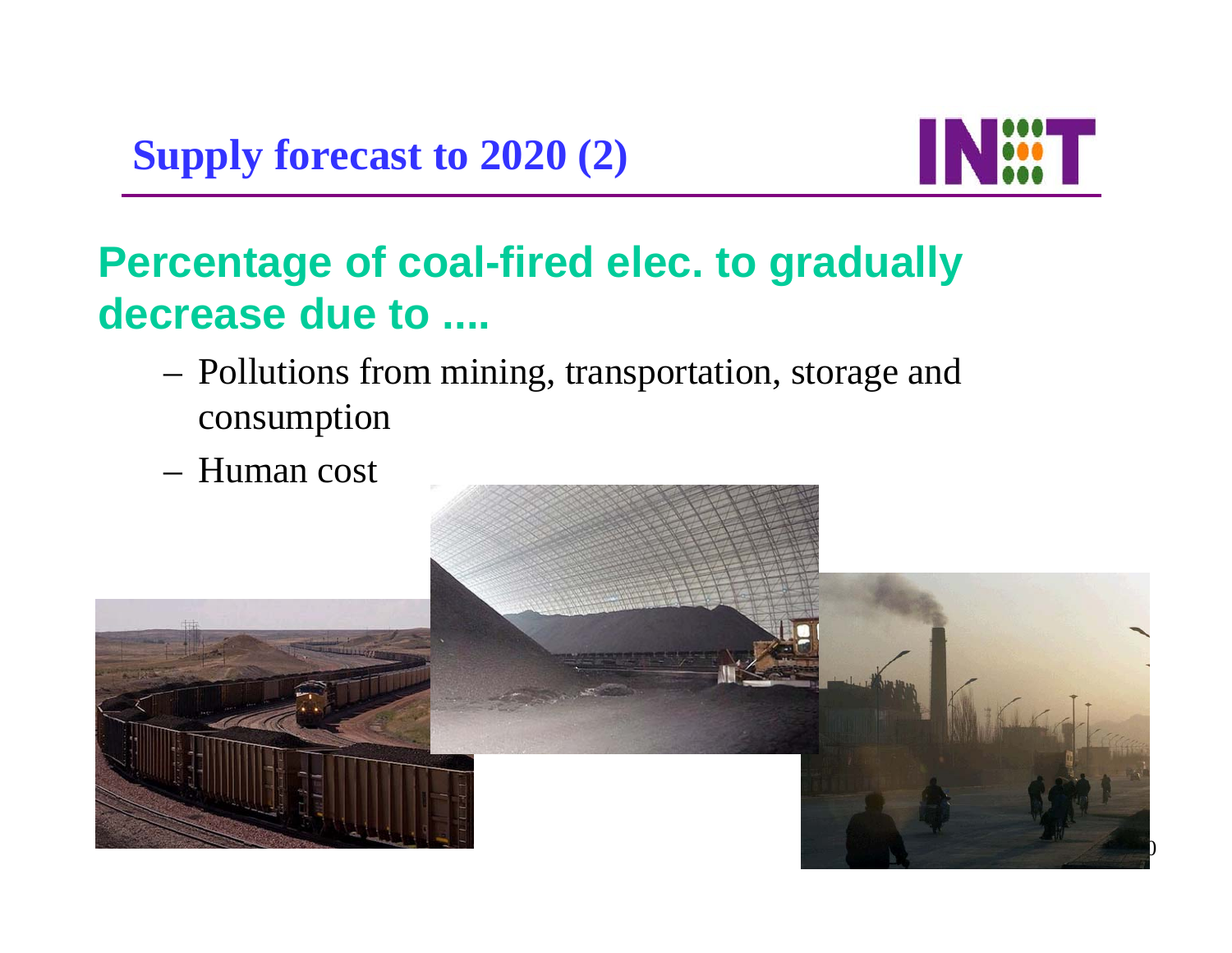

#### **Hydro is prefered to be expanded explosively**

- Regarded as a clean and renewable energy
- Enormous hydropower potential, No. 1 worldwide.
- In 2004, hydro elec. generation was 328 TWh, accounting for 15.0% of total generation
- Explosive increase is expected



#### **Three Gorges dam:**

Largest hydro station in term of installed capacity (22.5 GWe) Dam body completed in 2006 However, around 1.3 million people displaced for its construction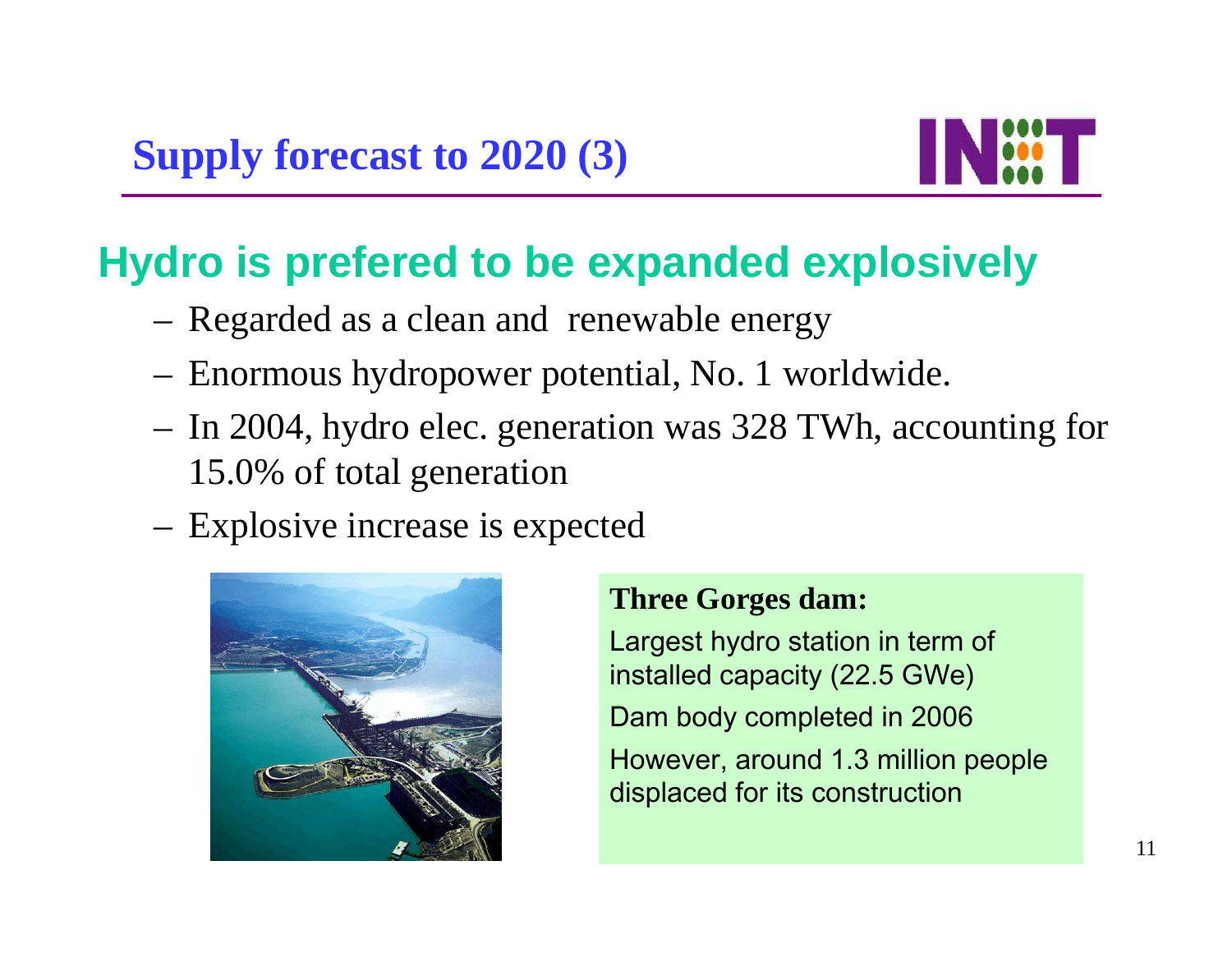

#### **Other alternatives**

- – Oil and gas
	- Accounting for small parts of elec. generation in 2004
	- Limited due to their increasing dependence on imports
- – Wind, solar and biomass
	- Steady and large-scale development can be expected
	- Only amount to a small share in term of electricity generation.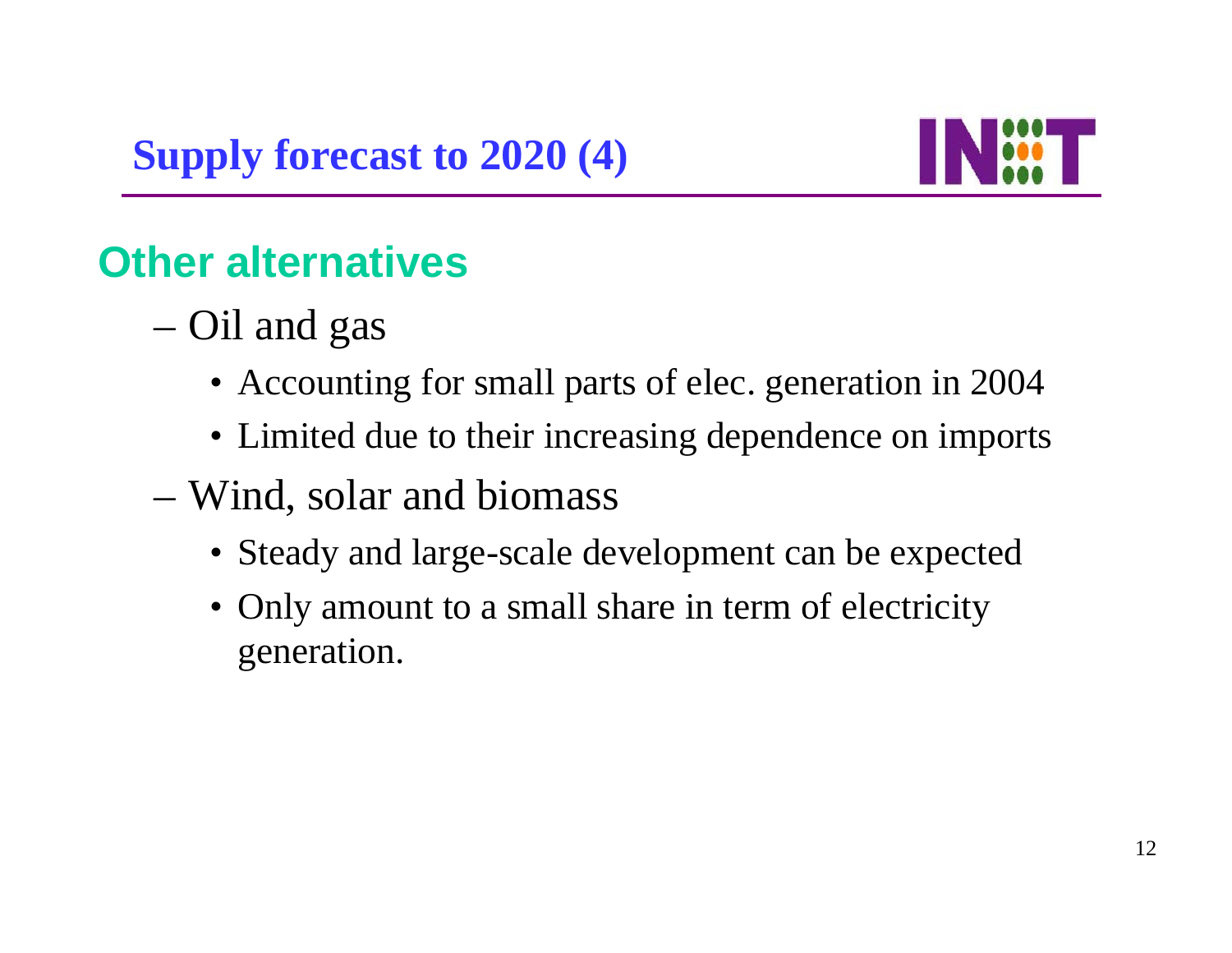

#### • **An inevitable complement**

- Net growth of elec. demand is 2,100 <sup>∼</sup>3,500 TWh
- Insufficient net growth of supply from other fuels
- Gap between demand and supply is around 350 ∼650 TWh

### • **Large capital investment**

- mainly from central finance
- strong stimulation to local economic growth

### • **Excellent safety record**

- no severe reactor accident from 1986 to 2004
- regarded as clean, safe and economic energy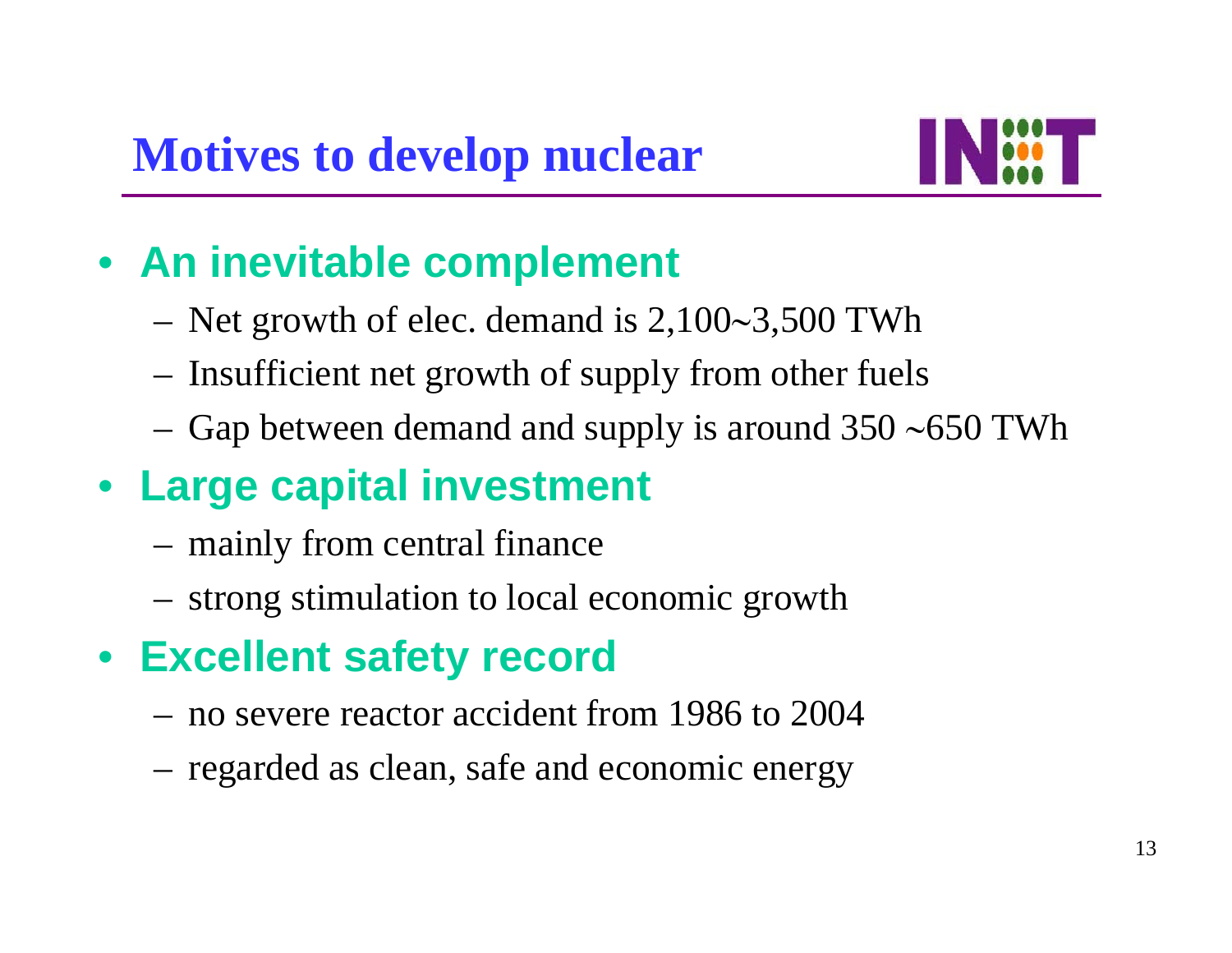

#### Proposed nuclear plans 2007-2011:

| <b>Time</b>      | <b>Organization</b>                                         | In operation<br><b>2020 /GWe</b> | In construction<br><b>2020 /GWe</b> |
|------------------|-------------------------------------------------------------|----------------------------------|-------------------------------------|
| <b>Oct. 2007</b> | <b>National Development and</b><br><b>Reform Commission</b> | 40                               | 18                                  |
| <b>Mar. 2008</b> | <b>National Energy Administration</b>                       | >50                              |                                     |
| <b>Jun. 2008</b> | <b>State Council</b>                                        | 86                               | 16                                  |
| <b>Jun. 2010</b> | <b>Unknow</b>                                               | 70-80                            |                                     |
| <b>Jan. 2011</b> | <b>China Daily</b>                                          | 86                               |                                     |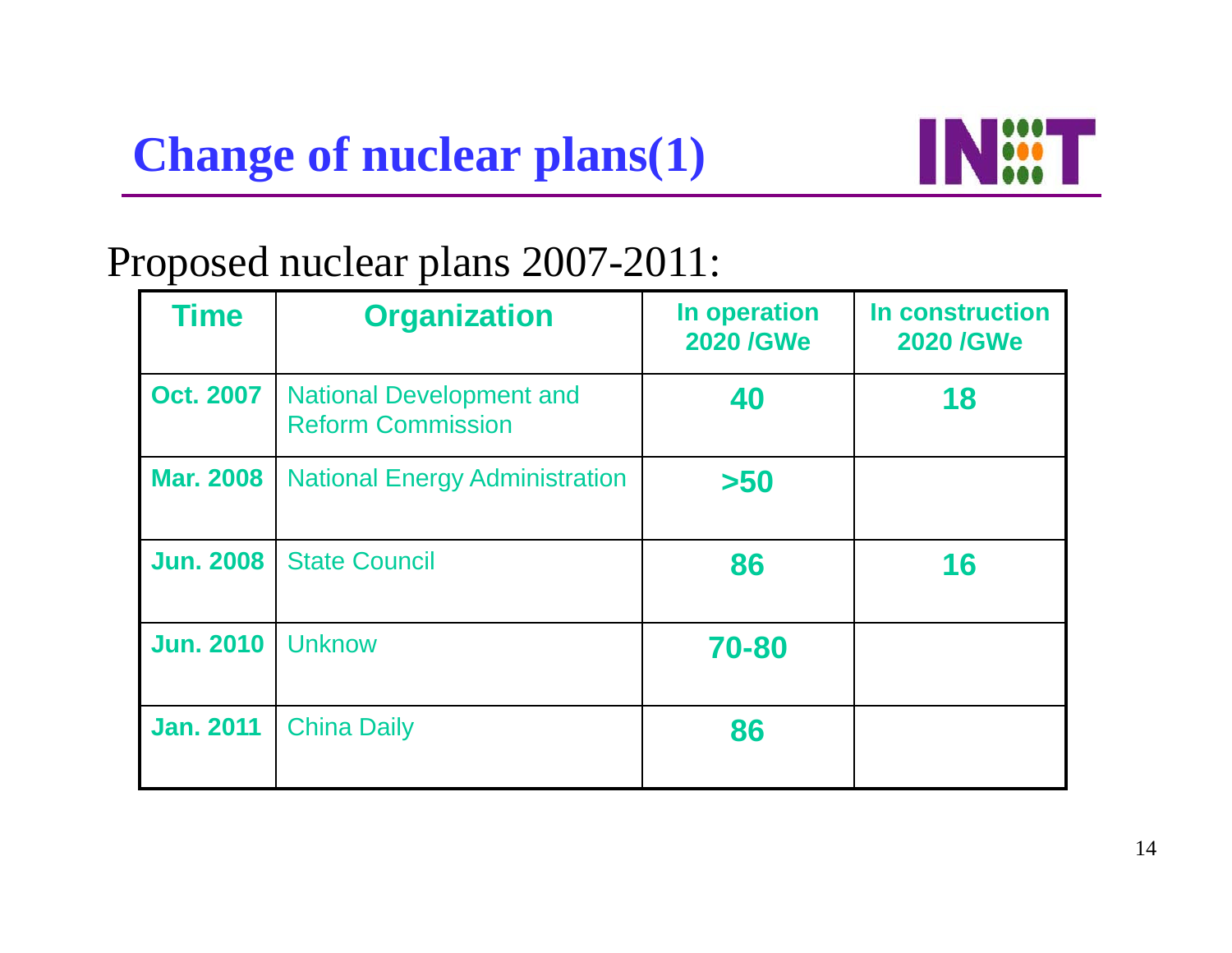

After Fukushima nuclear accident:

- **16 March 2011:**
	- All approval process of new projects to halt
	- The Shidaowan HTR, though ready for first concrete, was also delayed
	- Safety checks of operating plants, as well as those in construction, were undertaken
- $\bullet$  **March 2011:**
	- HUANG Xiaojing, Fujian province governor: "Fujian has three nuclear power plants, and that is enough. Projects that have not been completed must not be continued"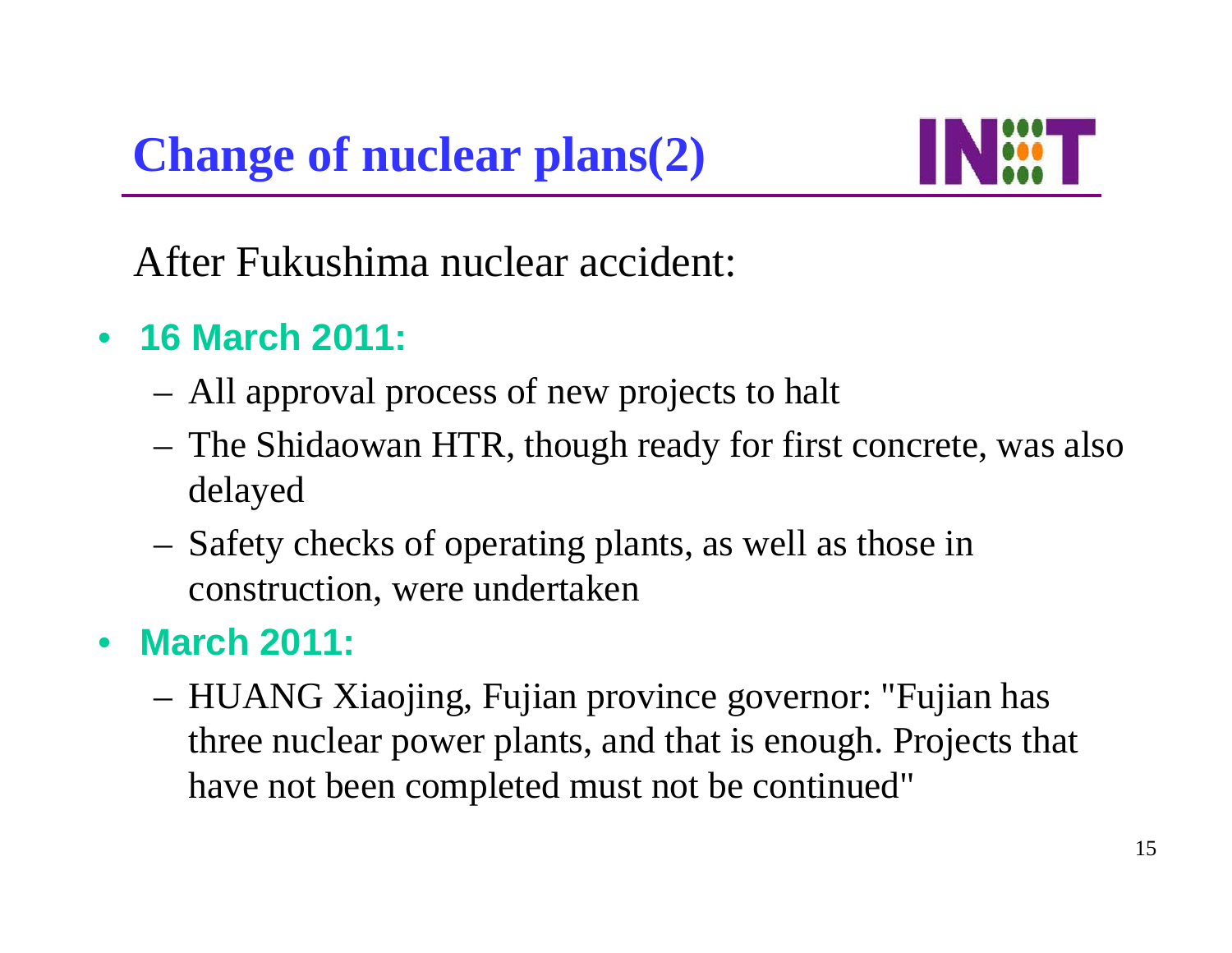**Change of nuclear plans(3)**



After Fukushima nuclear accident:

- **Aug 2011:**
	- Safety checks completed
- **Feb 2012:**
	- A report on nuclear saftety approved by the state council
	- Nuclear power plants in construction and operation at the highest levels of safety
- • **March 2012:**
	- China Daily: "China will soon resume the approval and construction of nuclear power plants"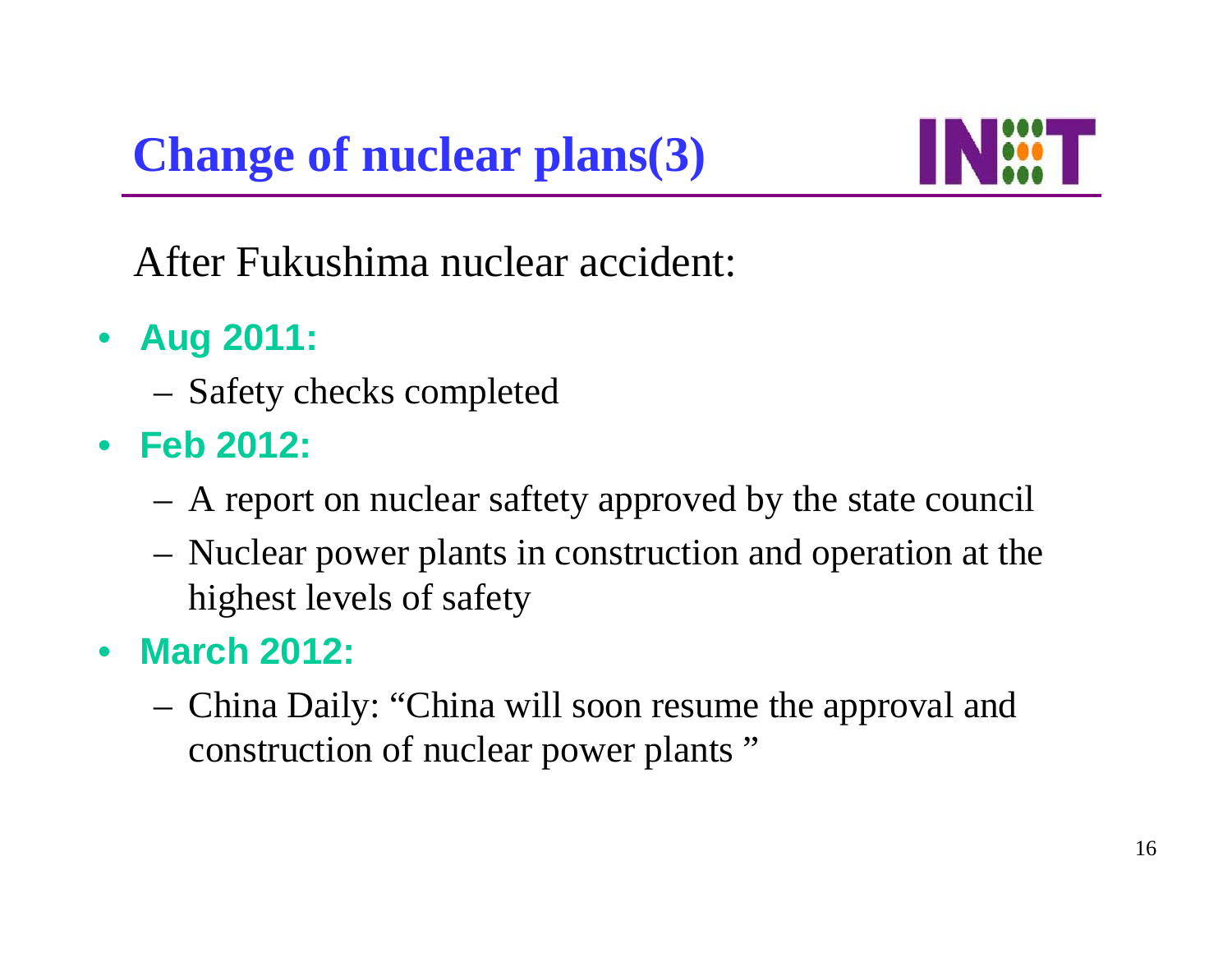### **Growth of nuclear capacity**



#### **Speed slow**

- First units in operation: 1994
- Today, 14 units in operation
- Total 11.5GWe in commission after 18 years (  $<$  0.7G/a)

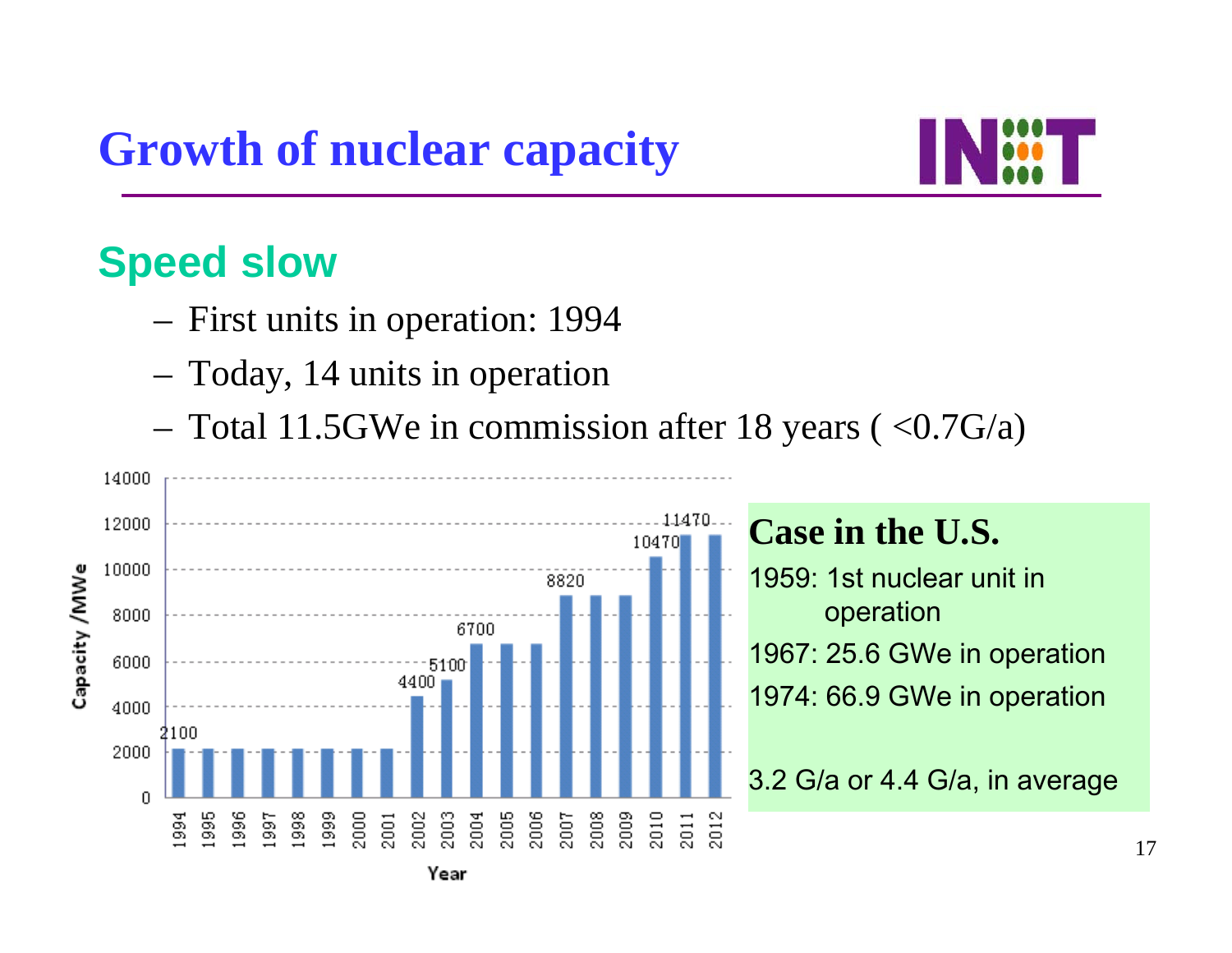### **Units in operation**



| Unit                 | Net capacity /MWe | <b>Type</b>           | First commercial<br>operation |
|----------------------|-------------------|-----------------------|-------------------------------|
| Daya Bay 1&2         | 900*2             | PWR (French M310)     | 1994                          |
| Qinshan Phase I      | 300               | <b>PWR (CNP-300)</b>  | 1994                          |
| Qinshan Phase II, 1  | 600               | <b>PWR (CNP-600)</b>  | 2002                          |
| Qinshan Phase III, 1 | 700               | HWR (Candu 6)         | 2002                          |
| Ling'ao Phase I, 1   | 1000              | PWR (French M310)     | 2002                          |
| Qinshan Phase III, 2 | 700               | HWR (Candu 6)         | 2003                          |
| Qinshan Phase II, 2  | 600               | <b>PWR (CNP-600)</b>  | 2004                          |
| Ling'ao Phase I, 2   | 1000              | PWR (French M310)     | 2004                          |
| Tianwan 1&2          | 1060*2            | PWR (VVER)            | 2007                          |
| Qinshan Phase II, 3  | 650               | <b>PWR (CNP-600)</b>  | 2010                          |
| Ling'ao Phase II, 1  | 1000              | <b>PWR (CPR-1000)</b> | 2010                          |
| Ling'ao Phase II, 2  | 1000              | <b>PWR (CPR-1000)</b> | 2011                          |
| Qinshan Phase II, 4  | 650               | <b>PWR (CNP-600)</b>  | Apr. 10, 2012                 |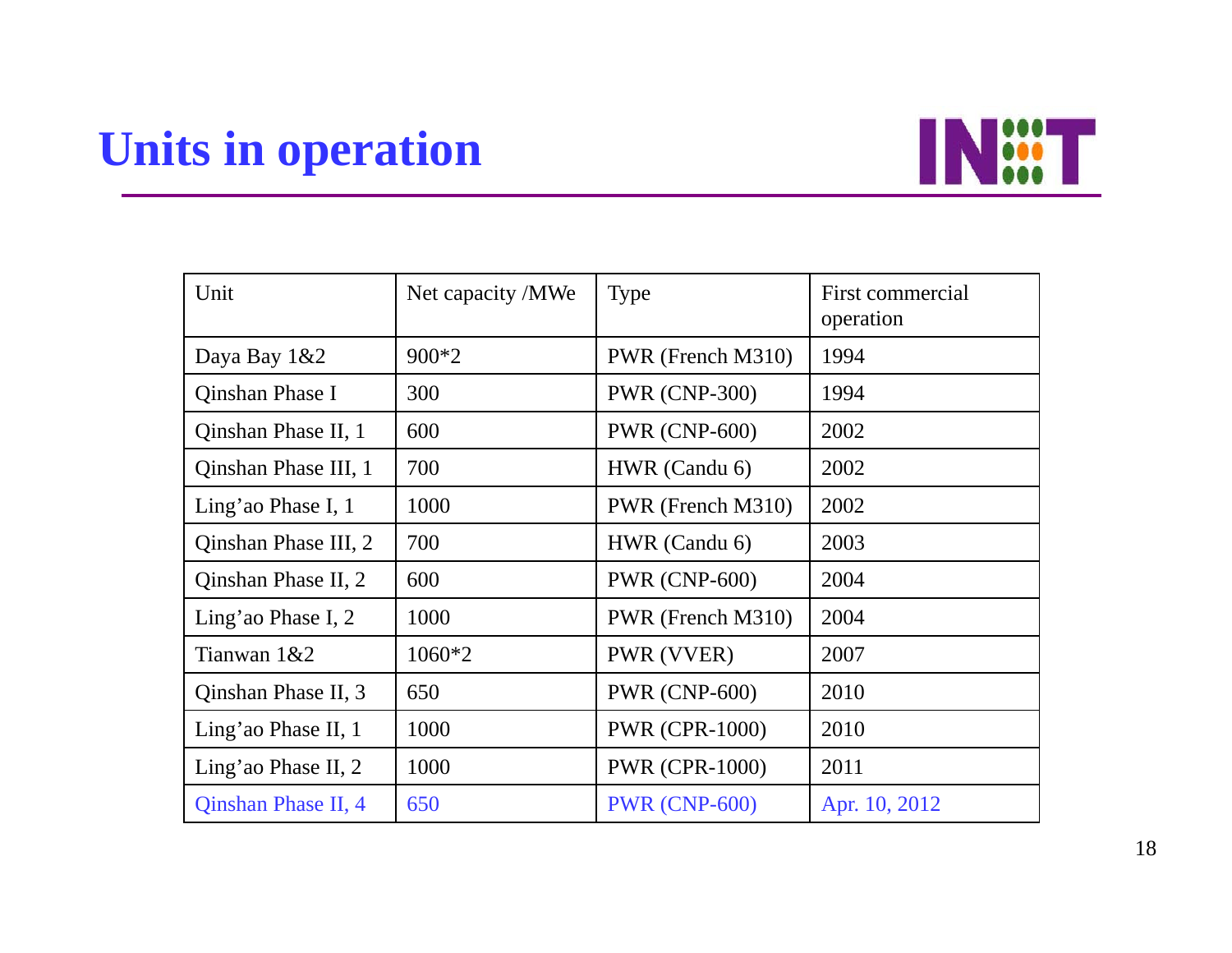### **Units in construction and planned**



#### • **26 units in construction**

- 26.2 GWe in total
- Started construction in 2007∼2010
- Scheduled to operation in 2012 ∼2015

#### • **27 units planned**

- 14 projects with 28.6 GWe in total
- Including HTR and 3 inland projects (Taohuajiang, Xianning and Pengze)
- **Additional**  ∼**120 units proposed**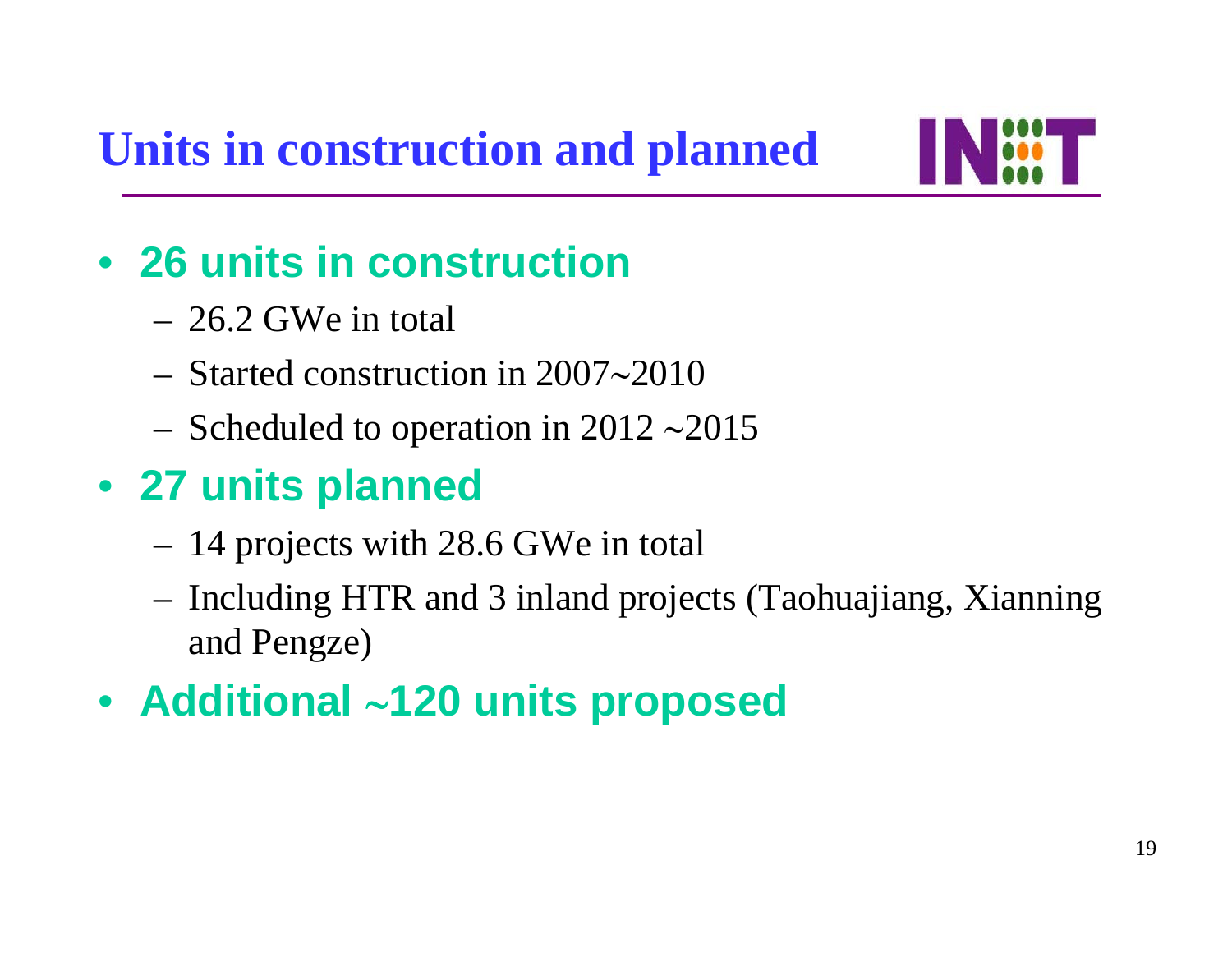#### **layout of China's nuclear units**





20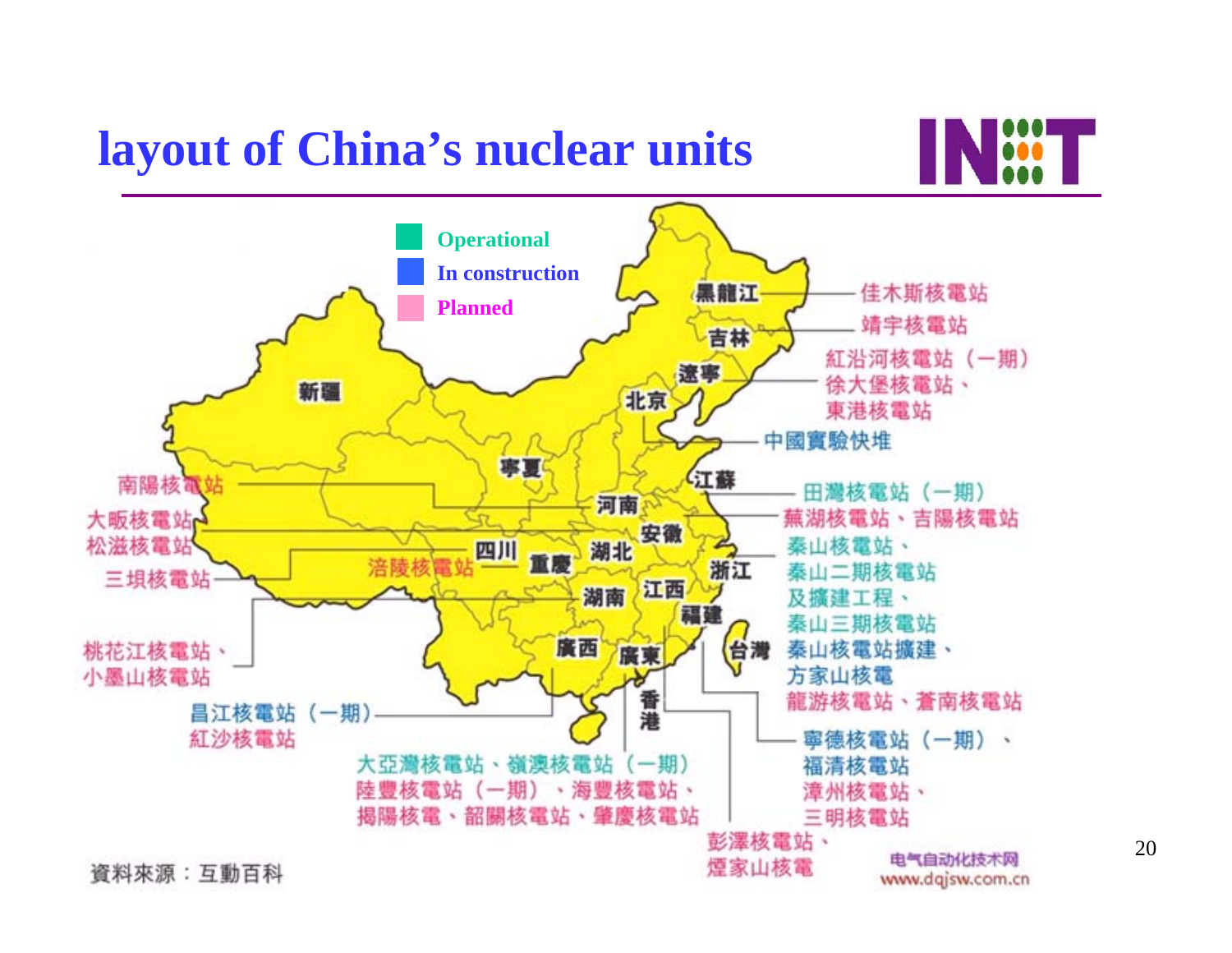

- **Assumption and envisaged cases**
	- – All 26 units (26.2 GWe) current in construction will be in operation without significant delay.
	- – High case: 60GWe in 2020, 150 GWe in 2035
		- 60 GWe: 11.5 GWe in operation, 26.2 GWe in construction, and most (22.3 of 28) planned units
		- Linear increase between 2020 and 2035
	- – Low case: 50GWe in 2020, 100 GWe in 2035
		- 50 GWe: 11.5 GWe in operation, 26.2 GWe in construction and some of (12.3 of 28) planned units
		- Linear increase between 2020 and 2035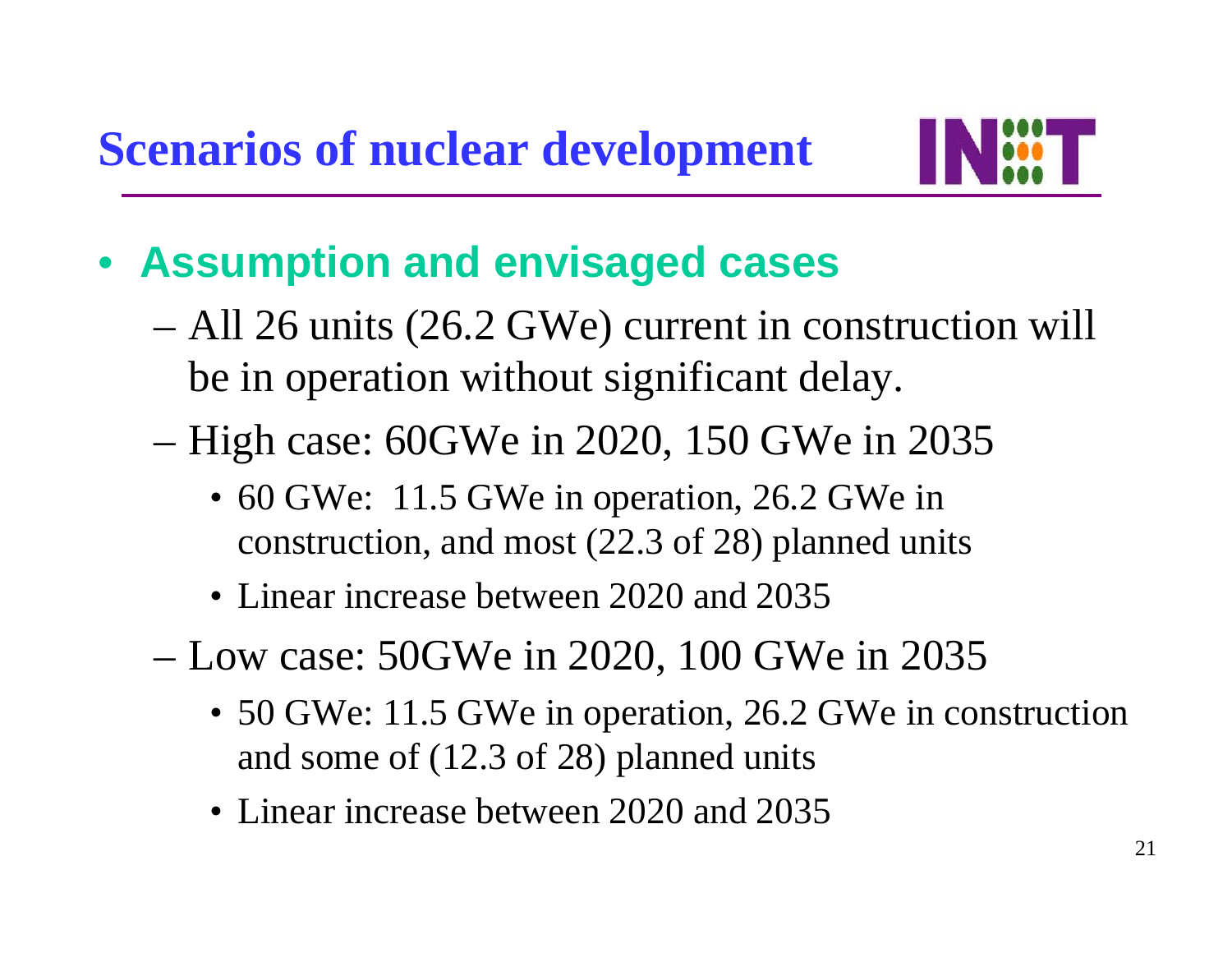

#### **Nuclear capacity growth in two envisaged cases**

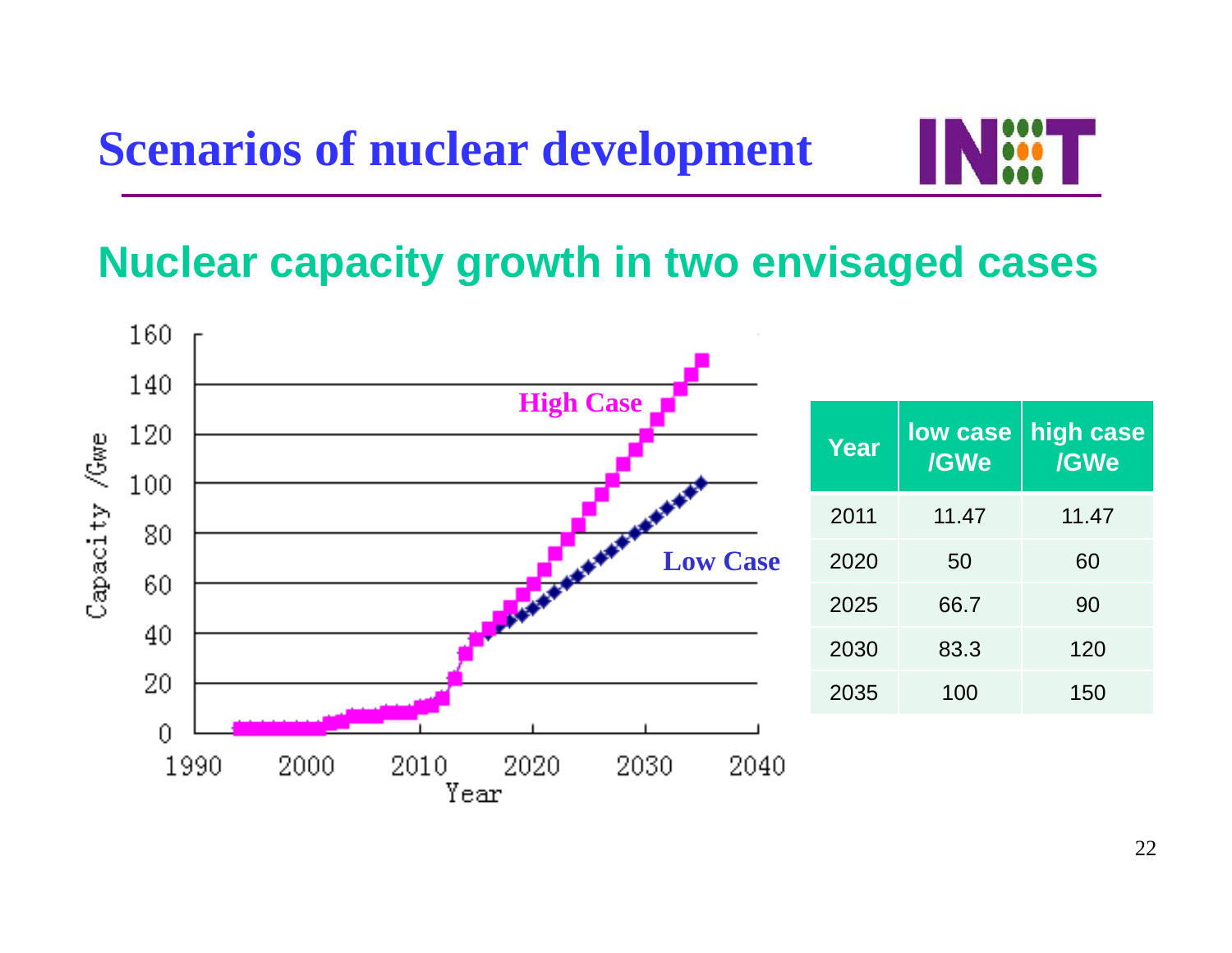# **Part 2: Experience of SF management**

- **1. Nuclear energy in China**
- **2. Experience and plans of SF management mass of discharge SF: calculation SF transportation interim storage: AR and AFR reprocessing**
- **3. Scenario analysis of SF management**
- **4. Conclusion**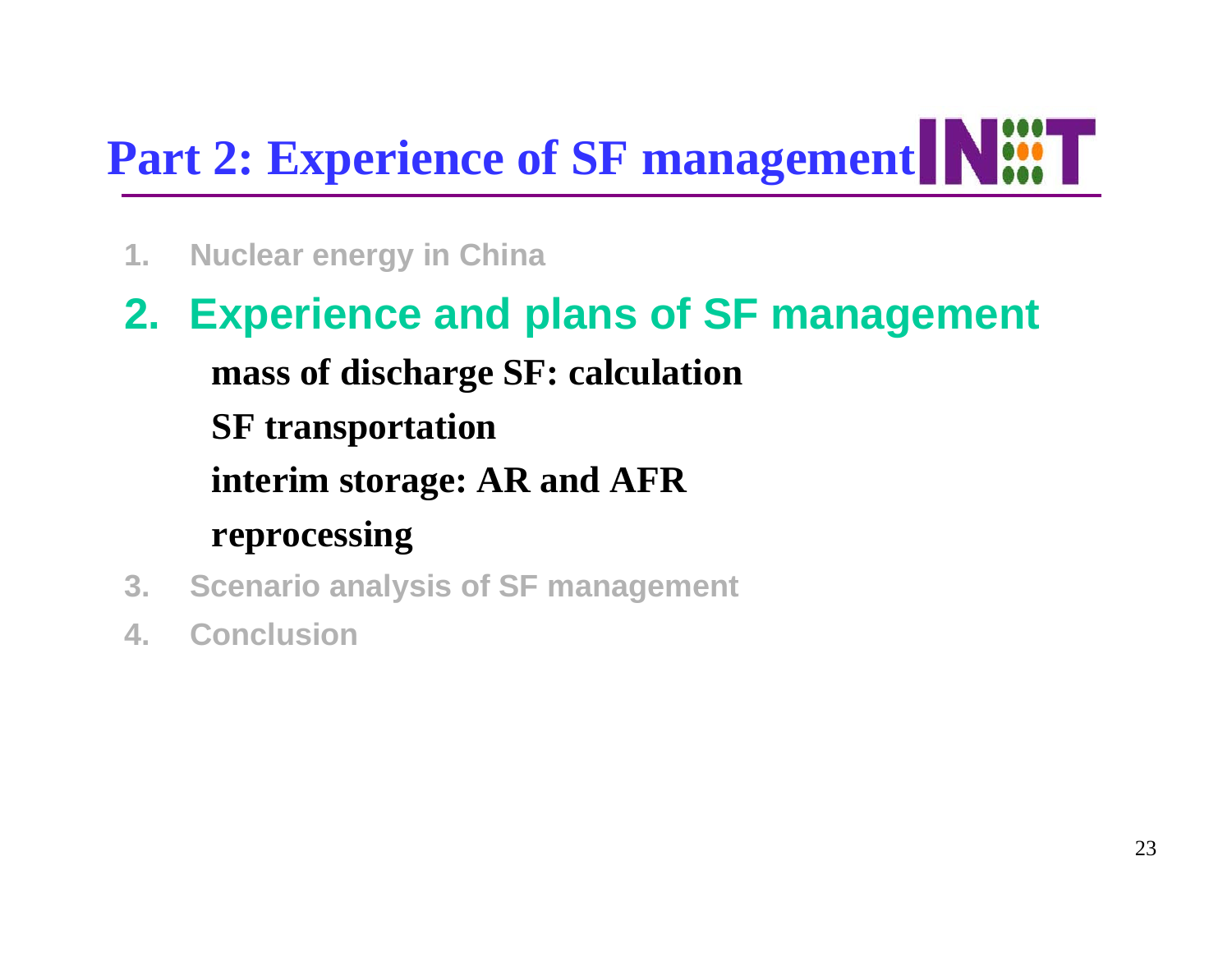**Calculation of discharged SF(1)**



- •**The detailed data of discharged SF is not available**
- •**The mass of SF can be estimated be the expression**



Though the expression is capable of obtaining the mass of SF from all reactor types. Only PWRs are taken into consideration in our study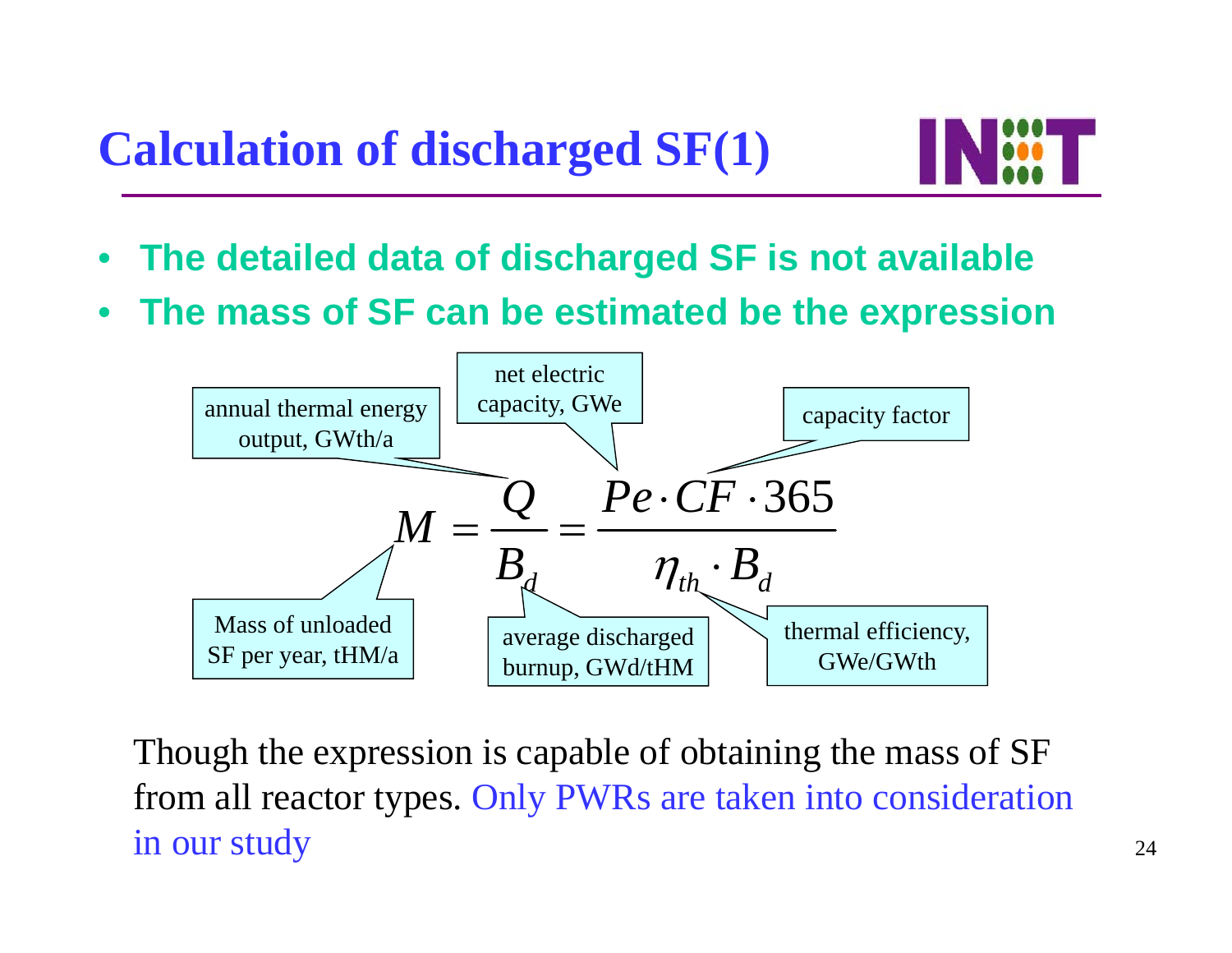**Calculation of discharged SF(2)**



- • **All symbols modified according to PWR**
	- Pe : by deduction of the capacity of HWR, HTR and FR

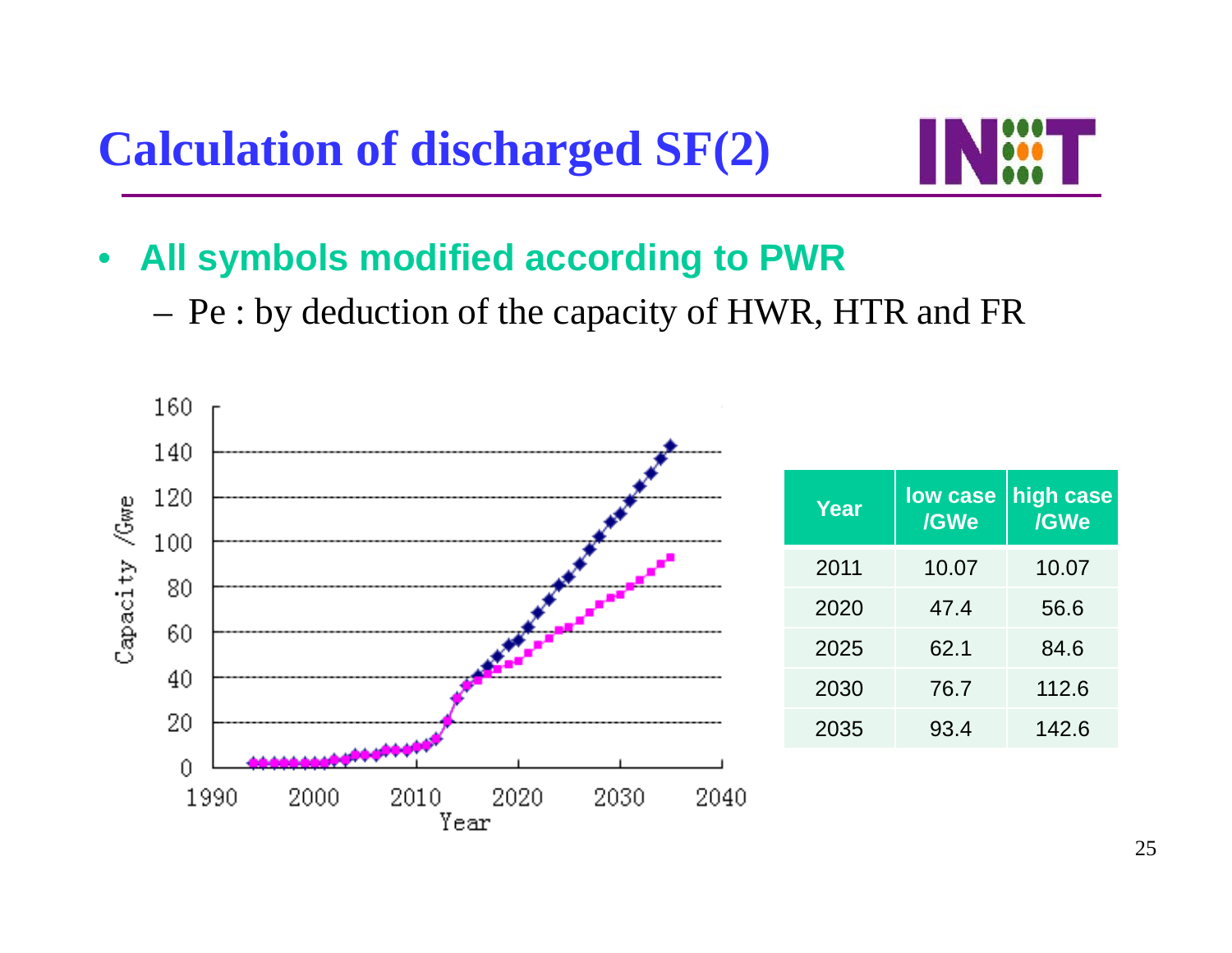**Calculation of discharged SF(3)**



#### •**All symbols modified according to PWR**

- Bd: given as 33GWd/tHM and 50GWd/tHM respectively for calculation earlier and no earlier than 2004
- $\eta_{\text{th}}$ : given as 0.33 for PWR
- CF: given as 0.85

| Unit                      | 2000  | 2001  | 2002  | 2003  |
|---------------------------|-------|-------|-------|-------|
| Daya Bay 1                | 86.7% | 88.0% | 89.7% | 89.6% |
| Daya Bay 2                | 88.0% | 90.9% | 82.0% | 84.5% |
| Ling'ao Phase I-1         |       |       | 92.0% | 76.8% |
| Ling'ao Phase I-2         |       |       |       | 85%   |
| Qinshan Phase I           | 76.8% | 93.9% | 67.8% |       |
| <b>Qinshan Phase II-1</b> |       |       | 74.9% | 81.2% |

Capacity factors of Daya Bay NPP (1&2)

|  |  |  | 87.8%  100%  80.3%  91.2%  99.8%  91.2%  89.1%  100%  99.9% |  |
|--|--|--|-------------------------------------------------------------|--|

Capacity factors of NPP in China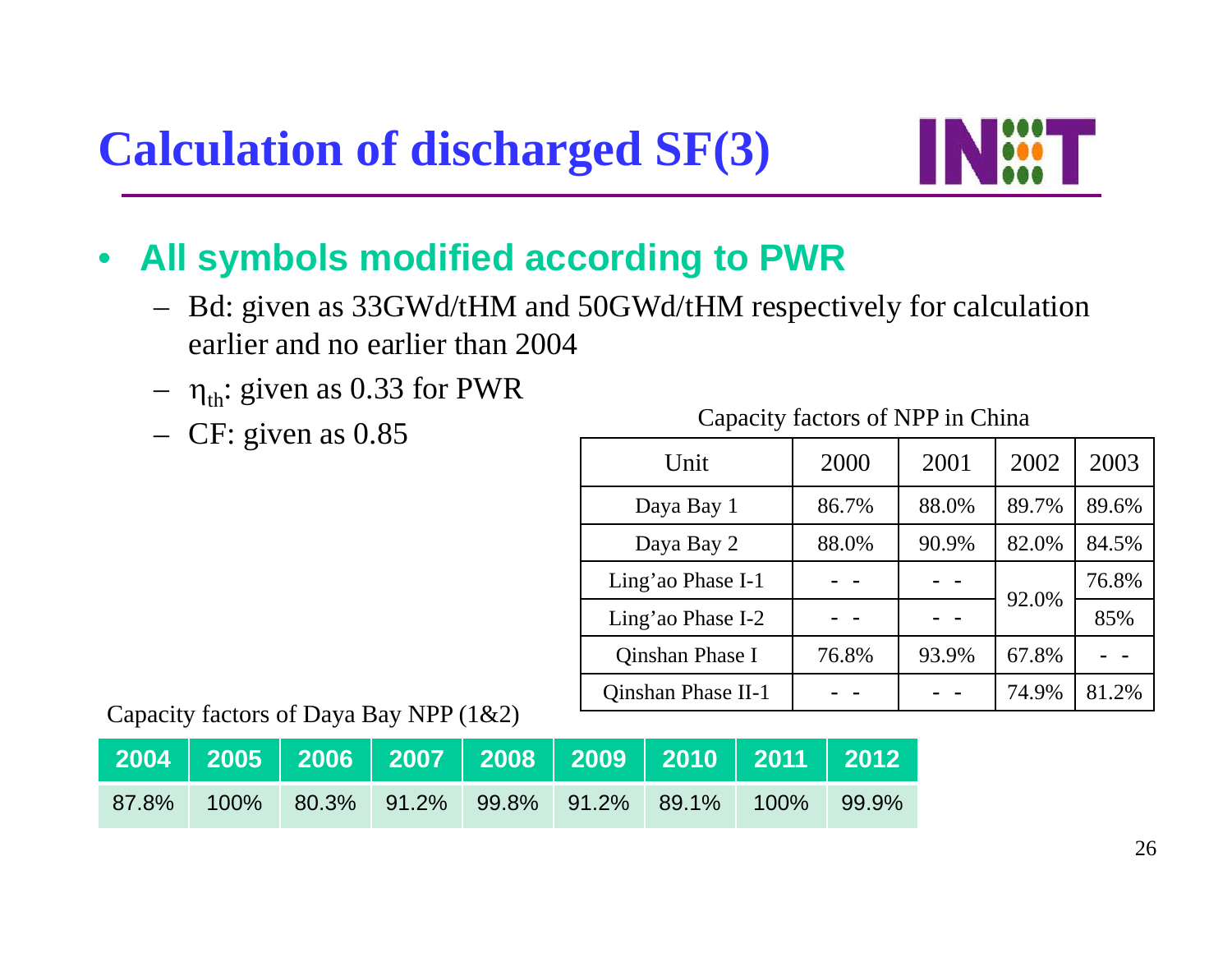### **Calculation of discharged SF(4)**



#### **Annual discharged SF**

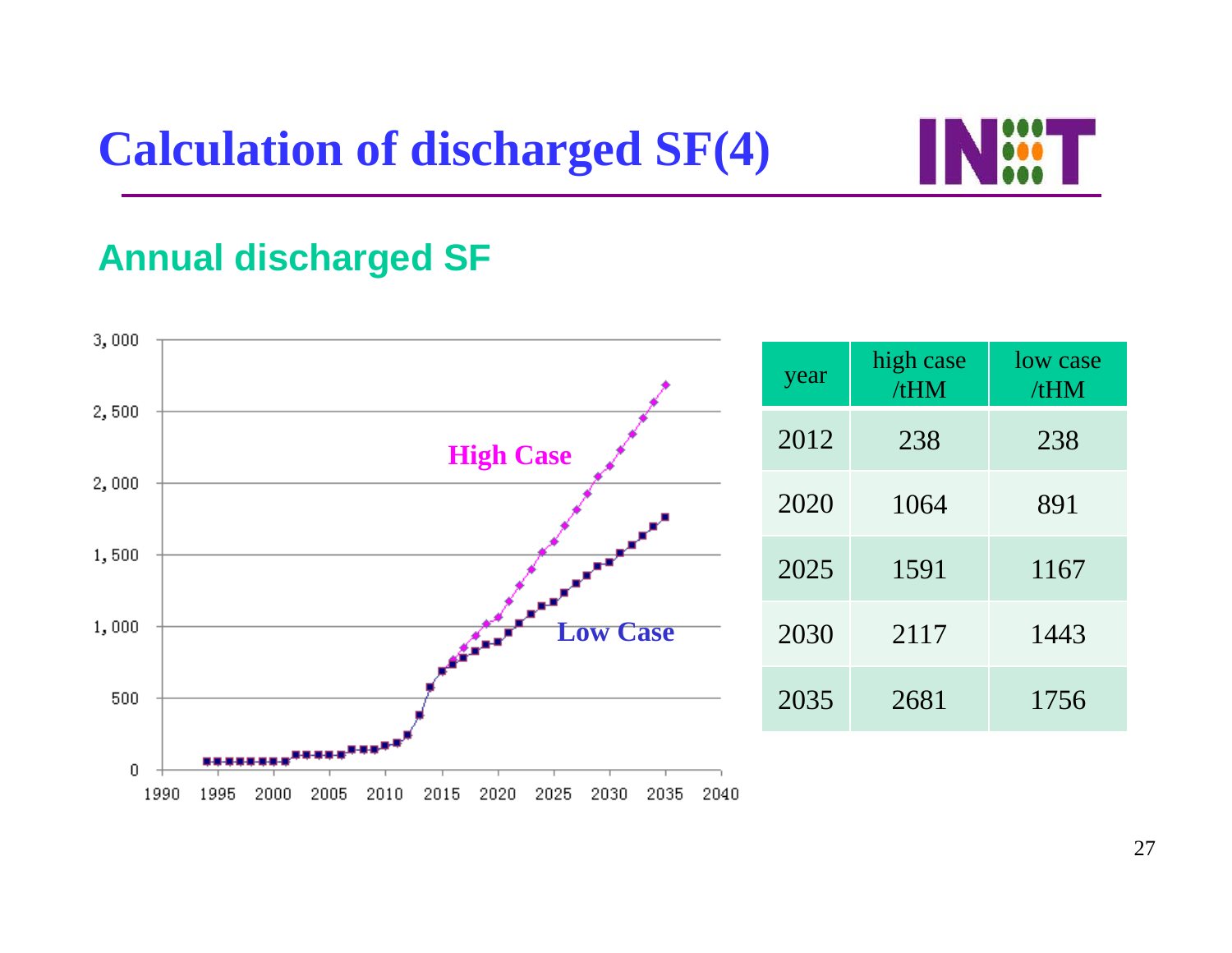### **Calculation of discharged SF(5)**



#### **Accumulated discharged SF**

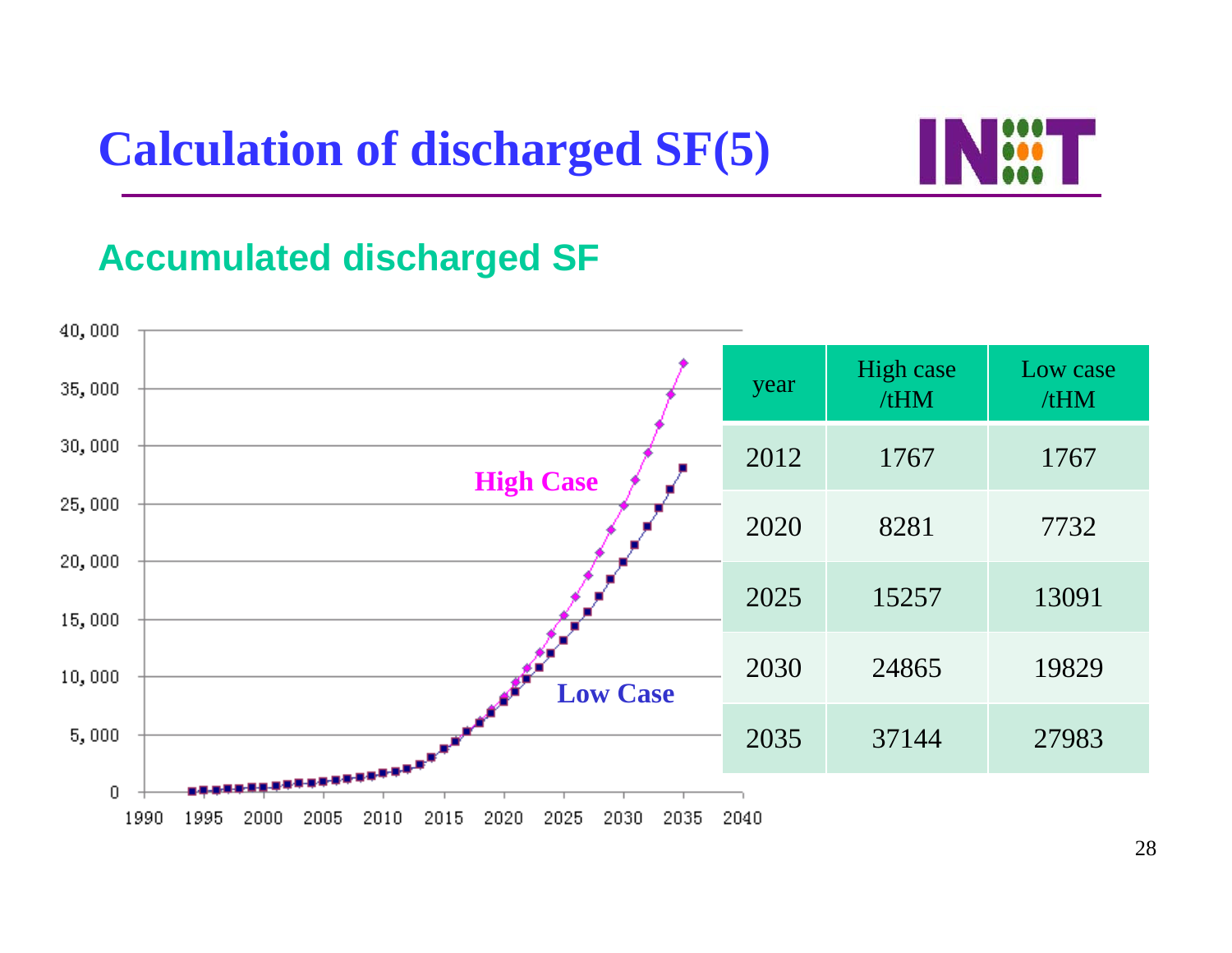### **Experience of transportation**



- •**Cask:** NAC-STC for SF transportation
- $\bullet$  Ministry of Environmental Protection first licensed the metal cask for SF transport in 2003



- • 26 (17\*17) PWR assemblies in each cask
- •Mass of U: 464 Kg/assembly
- •Enrichment: 1.7<(wt% 235U)<3.3
- •Burnup: < 40 GWd/tU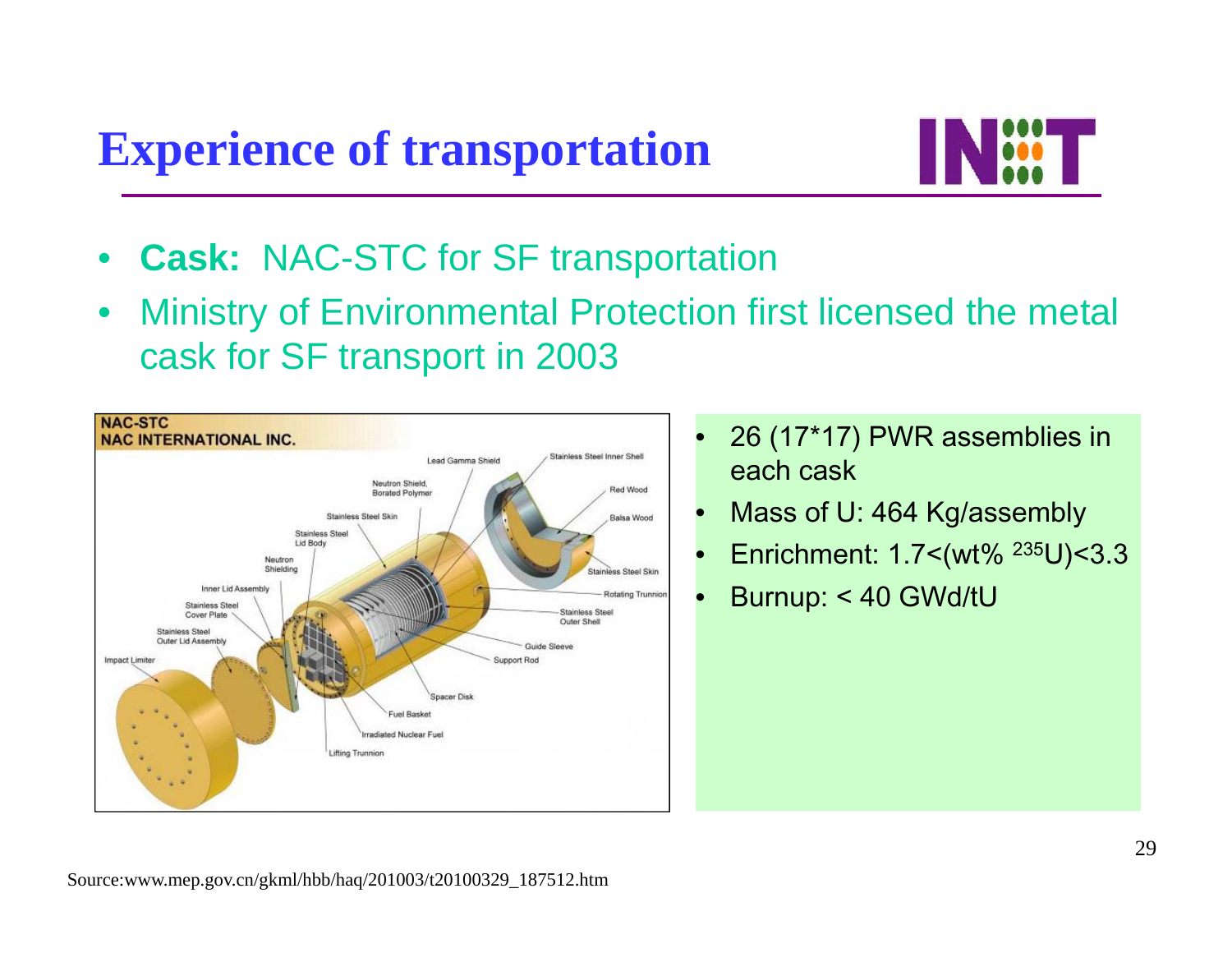

•First transportation of SF from commercial reactor:

In 2003, from Daya Bay to Lanzhou

About 3720 km, through 7 provinces

 $\rm Road$   ${\rm transportation}$ ,  ${\rm route^a}$ : 大亚湾核电站省道 深圳 高速 广州 高速 长沙 高速 武 汉 高速 信阳 高速 漯河 高速 郑州高速 洛阳高速 秦东镇(省界)高速 西安 高速 咸阳 G312 兰州 G312 武威  $G312\,404\sqrt{ }$ 

• In 2006-2010, 56 (cask⋅time) transportations with total journey of more than 210,000 (cask ⋅ km) <sup>b</sup>

Including SF from research reactors

Totally  $>300$  tHM of commercial SF (about  $\frac{1}{2}$  of loading) delivered from Daya Bay to Lanzhou

Meaning that most SF discharged before 2001 have been transported.

a : www.mep.gov.cn

b : www.cnnc.com.cn/publish/portal0/tab618/info51136.htm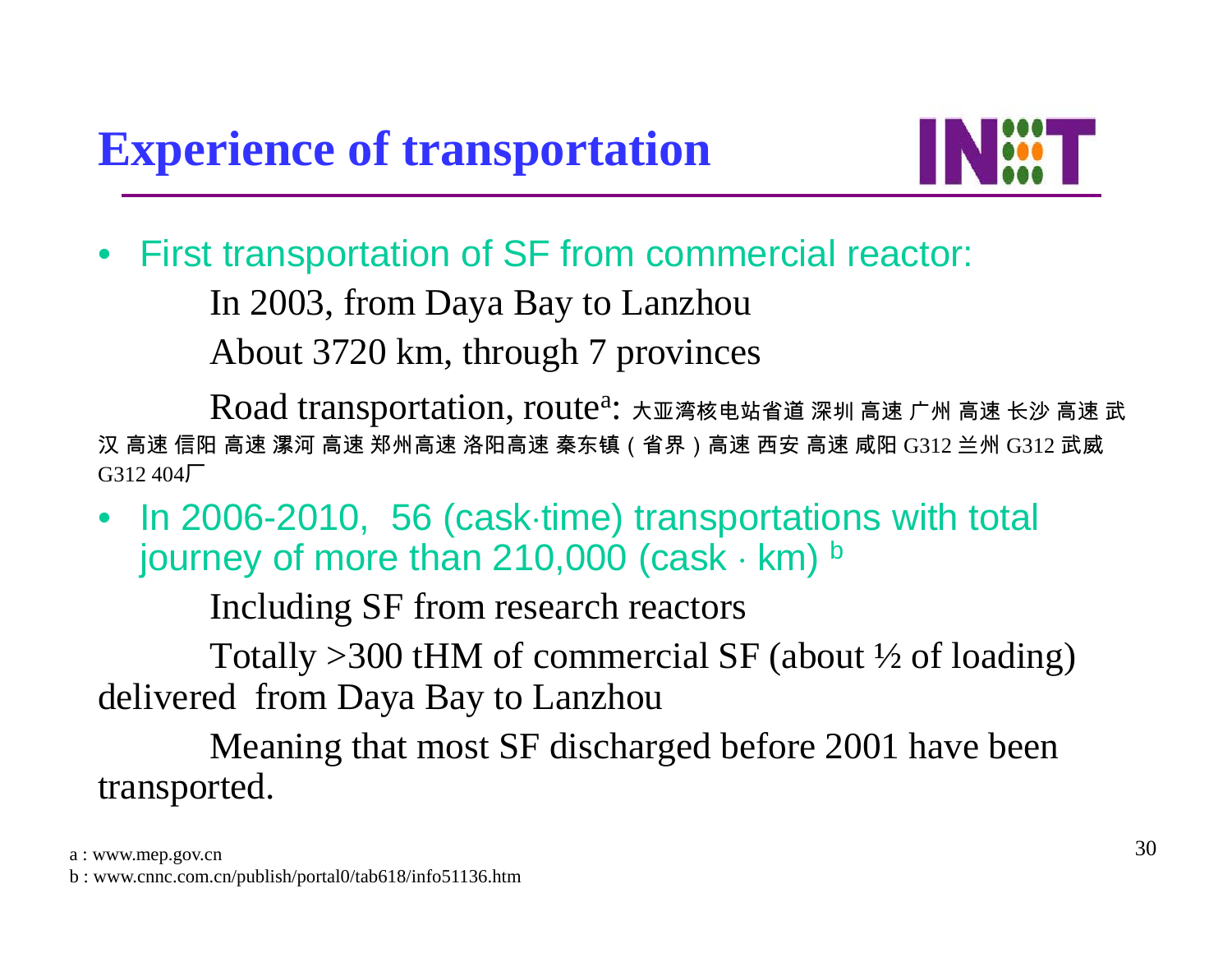

#### At Reactor (AR) storage:

Reactors in construction or planned supported with SF storage capacity over 20 yr.

| <b>NPP name</b>                   | <b>Storage method</b>            | <b>AR storage</b><br>capacity/yr | <b>Estimated year</b><br>of filled up |
|-----------------------------------|----------------------------------|----------------------------------|---------------------------------------|
| Daya Bay 1&2                      | Wet storage                      | 10                               | 2003 and 2004                         |
| <b>Qinshan Phase I</b>            | Dense-pack wet<br>size expansion | 35                               | 2025                                  |
| <b>Qinshan Phase II</b><br>1 & 2  | Dense-pack wet                   | 20                               | 2022 and 2024                         |
| Ling'ao Phase I<br>1 & 2          | Dense-pack wet                   | 20                               | 2022                                  |
| <b>Qinshan Phase III</b><br>1 & 2 | wet and dry storage              | 40                               | 2042 and 2043                         |
| <b>Tianwan Phase I</b><br>1 & 2   | Dense-pack wet                   | 20                               | 2026 and 2027                         |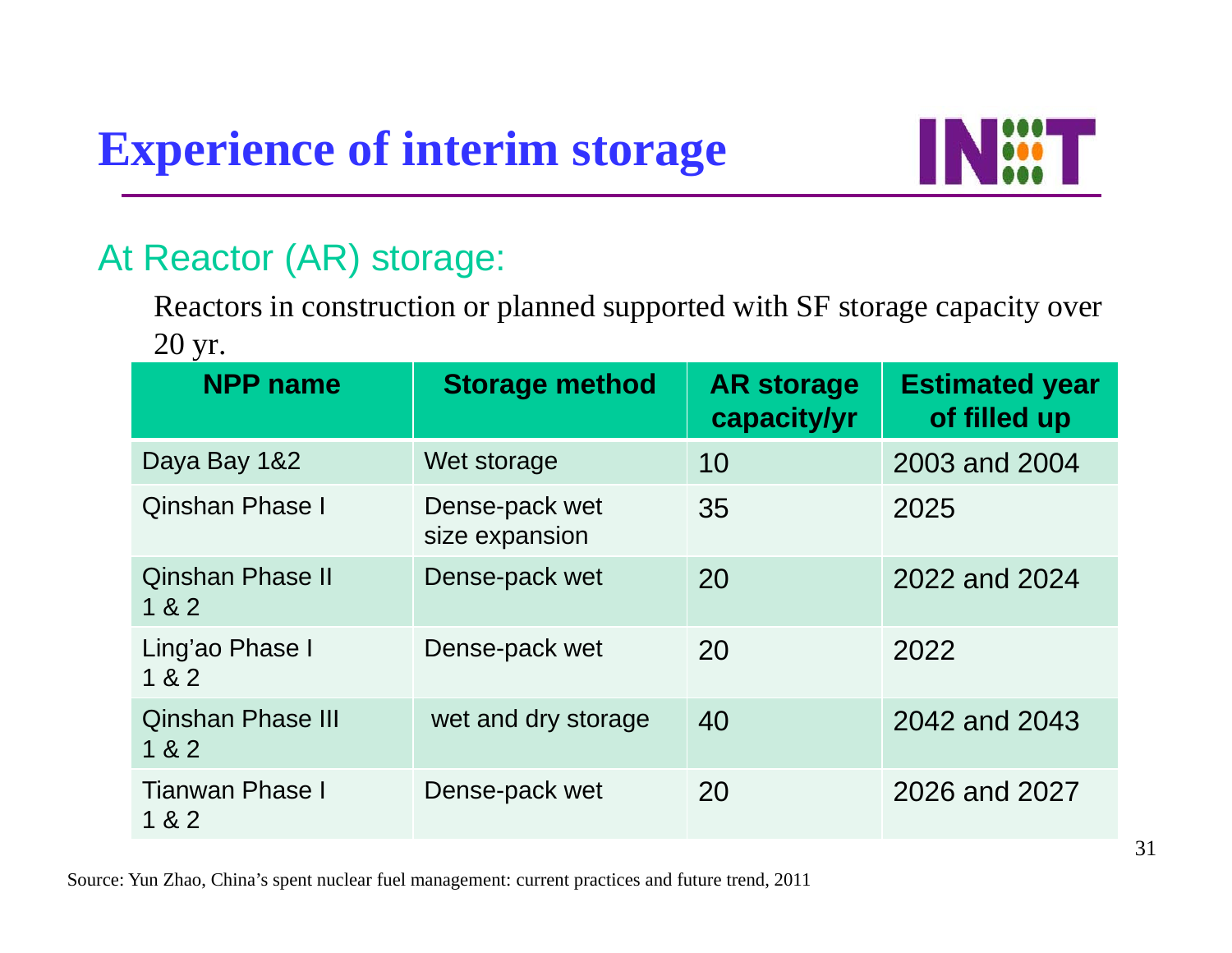

Away From Reactor(AFR) storage:

– A centralised wet SF storage facility built at Lanzhou Nuclear Fuel Complex

25 km northeast of Lanzhou

Total AFR storage capacity 550 tHM

Including 500 tHM for commercial reactors and 50 tHM for research reactors

– According to estimation that >300 tHM SF were transported from Daya Bay NPP, the available capacity is  $< 200$  tHM

- –Reportedly, storage capacity to be increased by 550tHM
- –- Possible to build a 3,000-ton SF pool as part of its commercial reprocessing plant (Deng, 2010) a .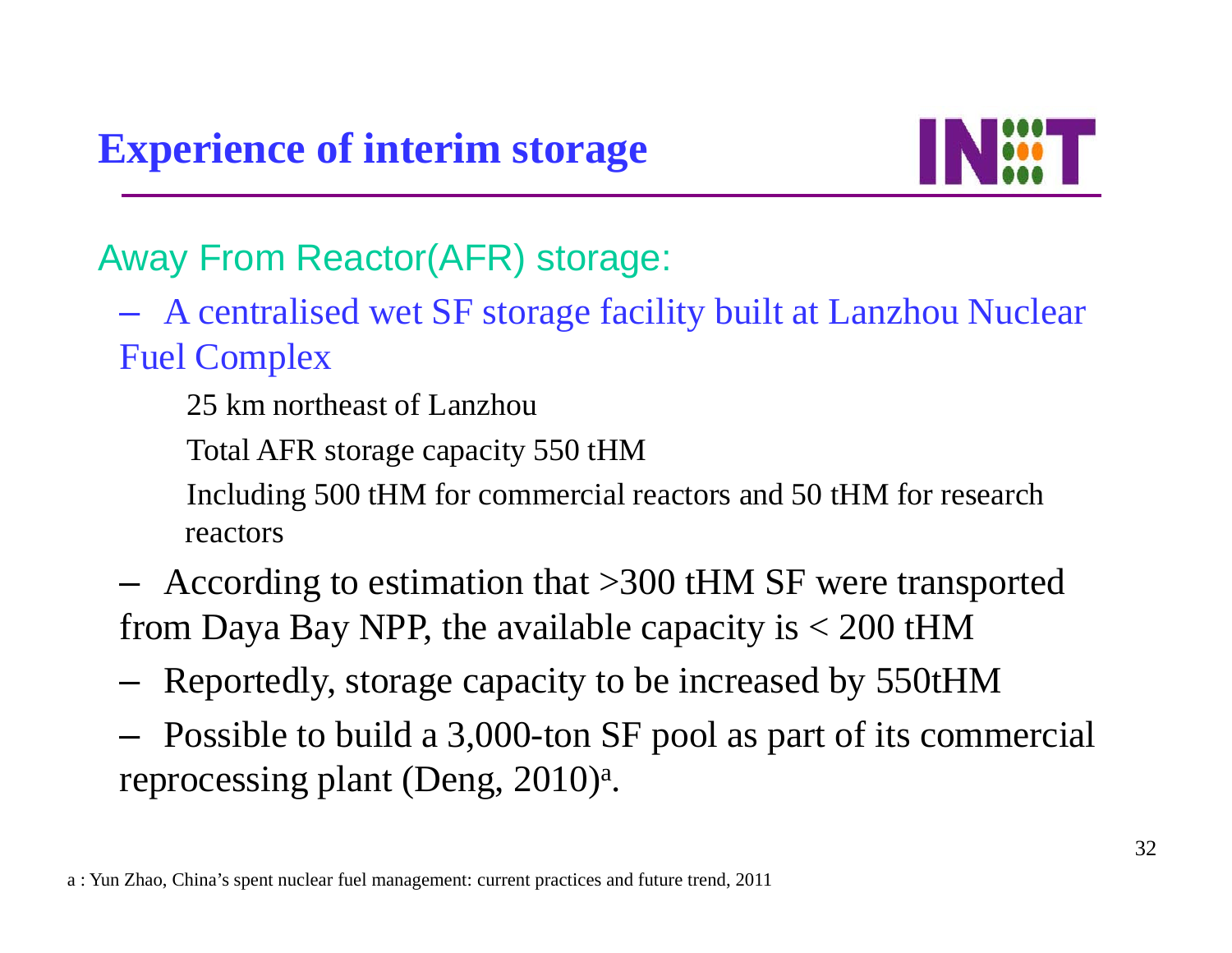#### **Experience of interim storage**





SF storage pool attached to the pilot reprocessing plant



Borated stainless steel frame for SF high-density storage.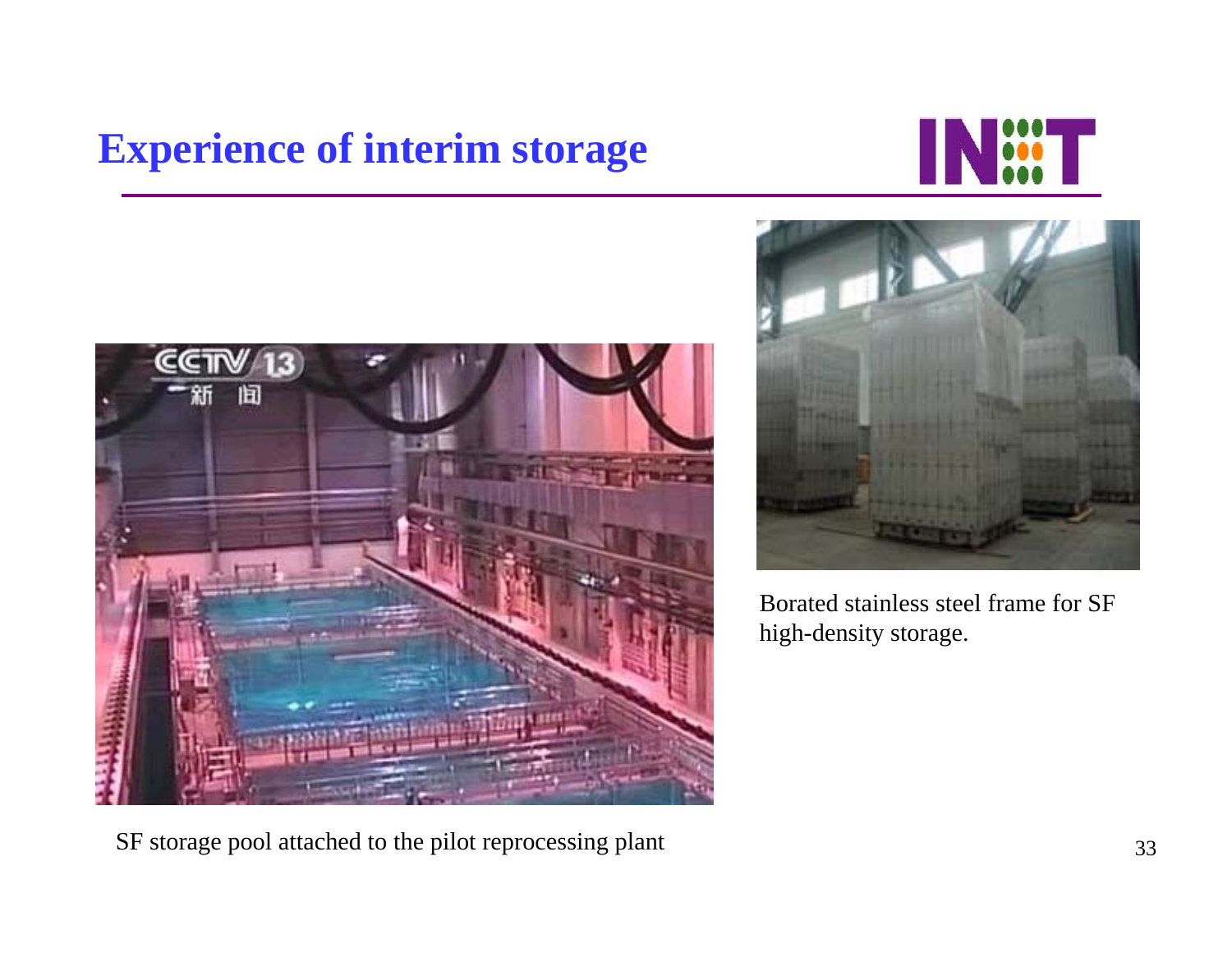

### **A pilot reprocessing facility**

- At Lanzhou Nuclear Fuel Complex
- Throughput: 50 tHM/a
- In Dec. 2010, hot test of power reactor SF reprocessing conducted successfully
- $-$  Considered to be extended to 80 tHM/a<sup>a,</sup> or 100 tHM/a  $\rm ^b$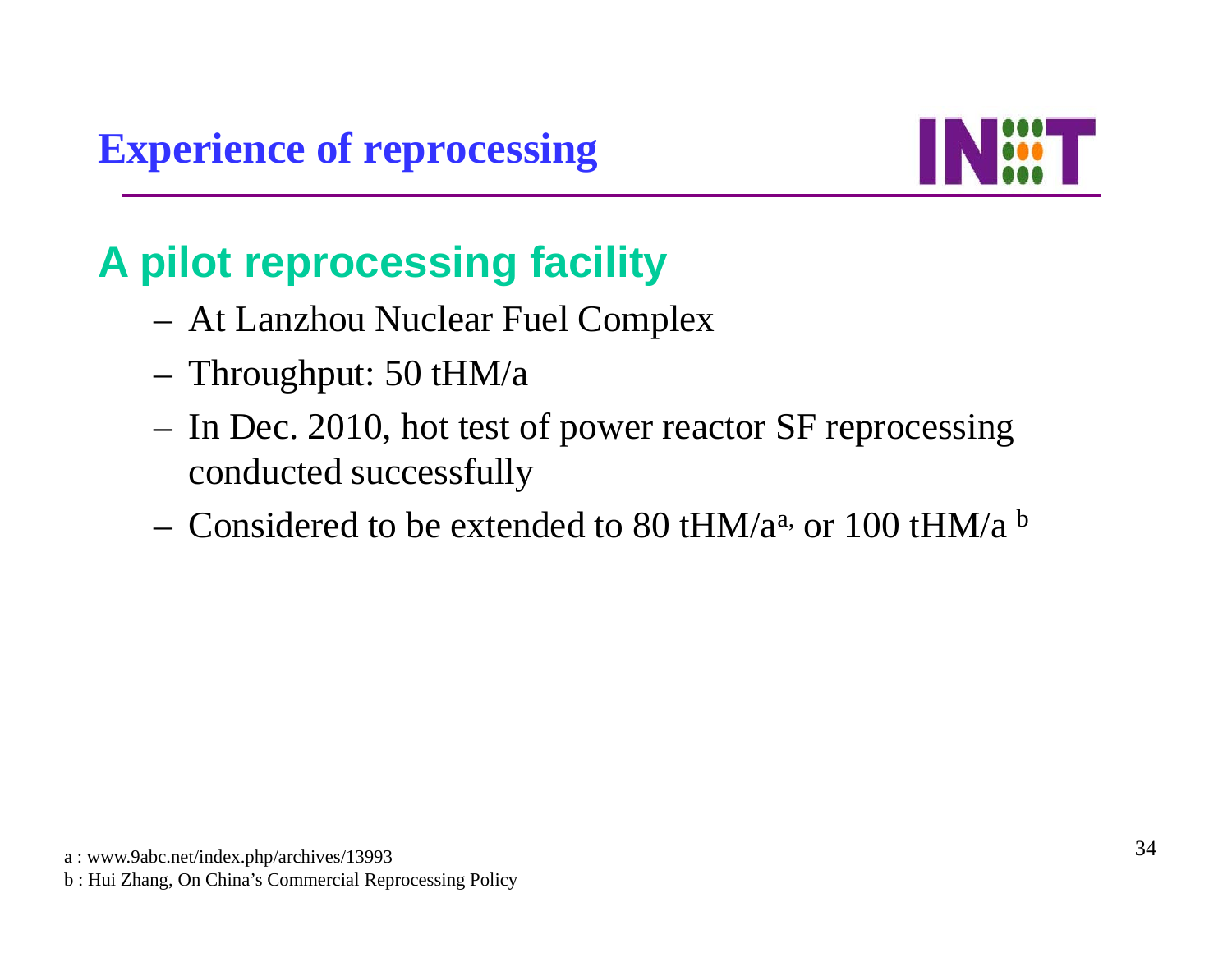

#### **A large-scale commercial reprocessing plant**

- Throughput: 800-1000 tHM/a
- In Nov. 2007, an agreement signed with AREVA to set up a 800tHM/a reprocessing plant.
- However, only one small step of a long march
- Schedule: Construction completed no earlier than 2020, and in commission after 2025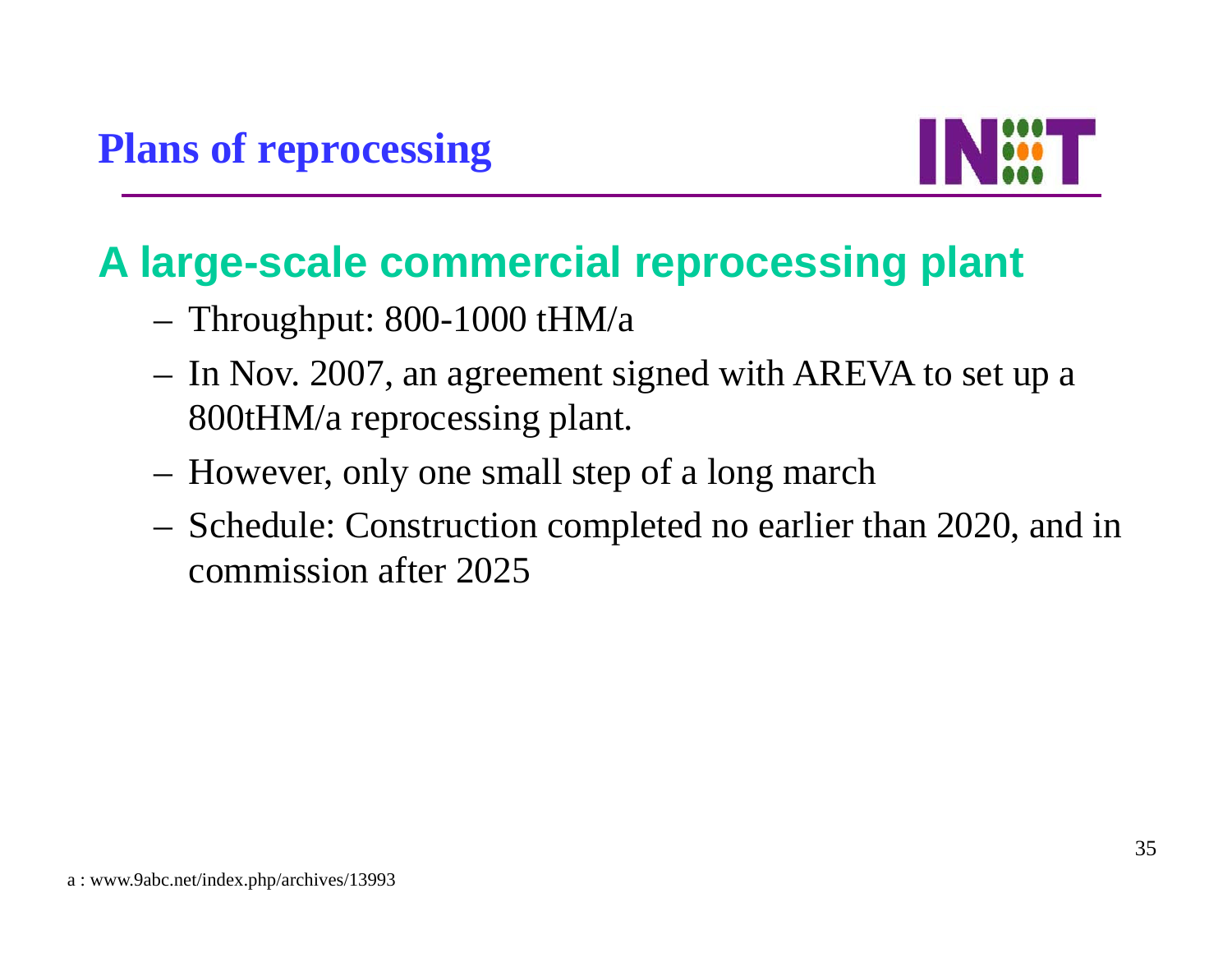# Part 3: scenario analysis of SF mgmt. Nin

- **1. Nuclear energy in China**
- **2. Experience and plans of SF management**
- **3. Scenario analysis of SF management scenario: model and assumption results of discussion**
- **4. Conclusion**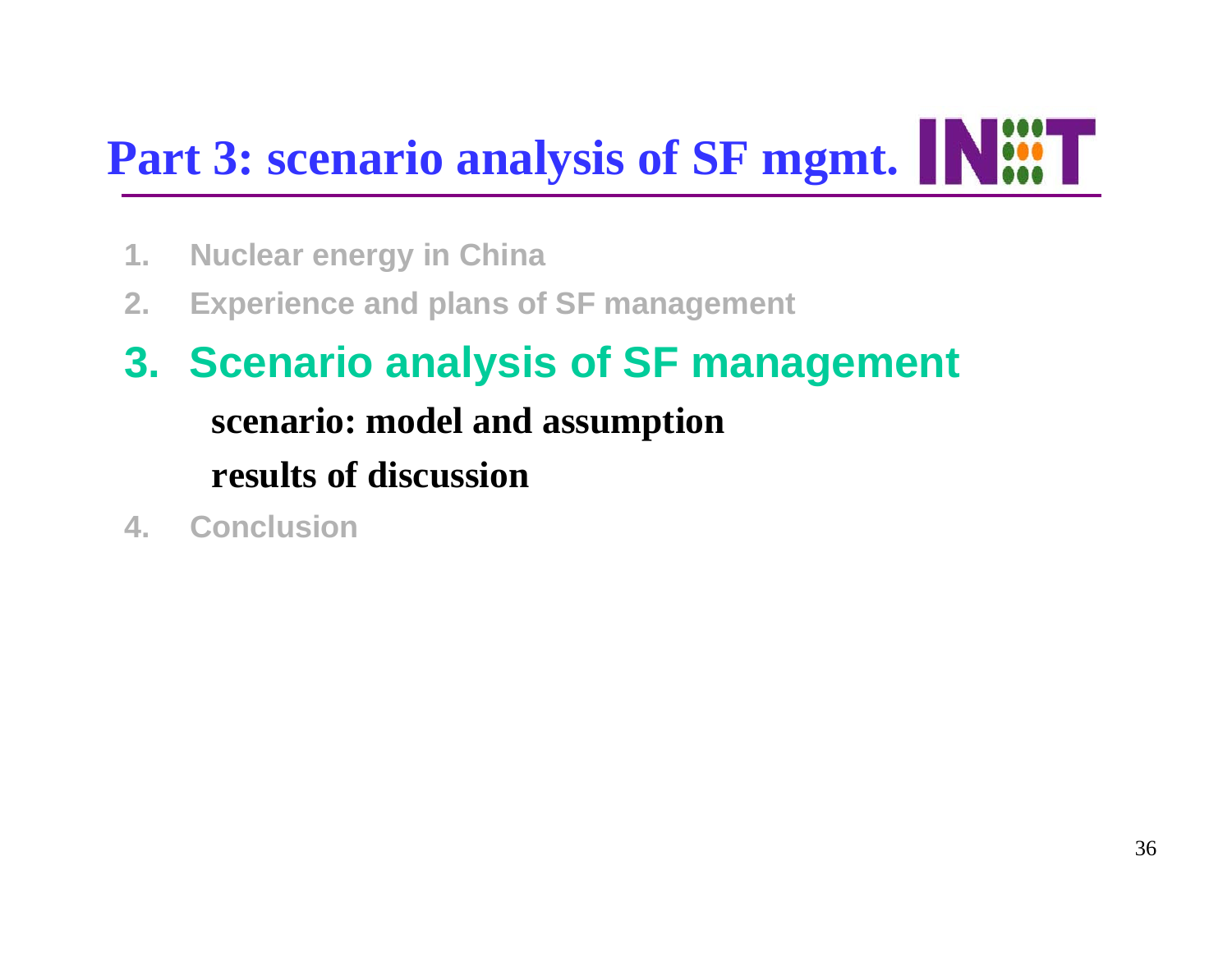

#### **Reference Scenario:**

Pilot reprocessing plant:

average 40tHM/a from 2012, without extension

No more reprocessing plants in operation before 2035



37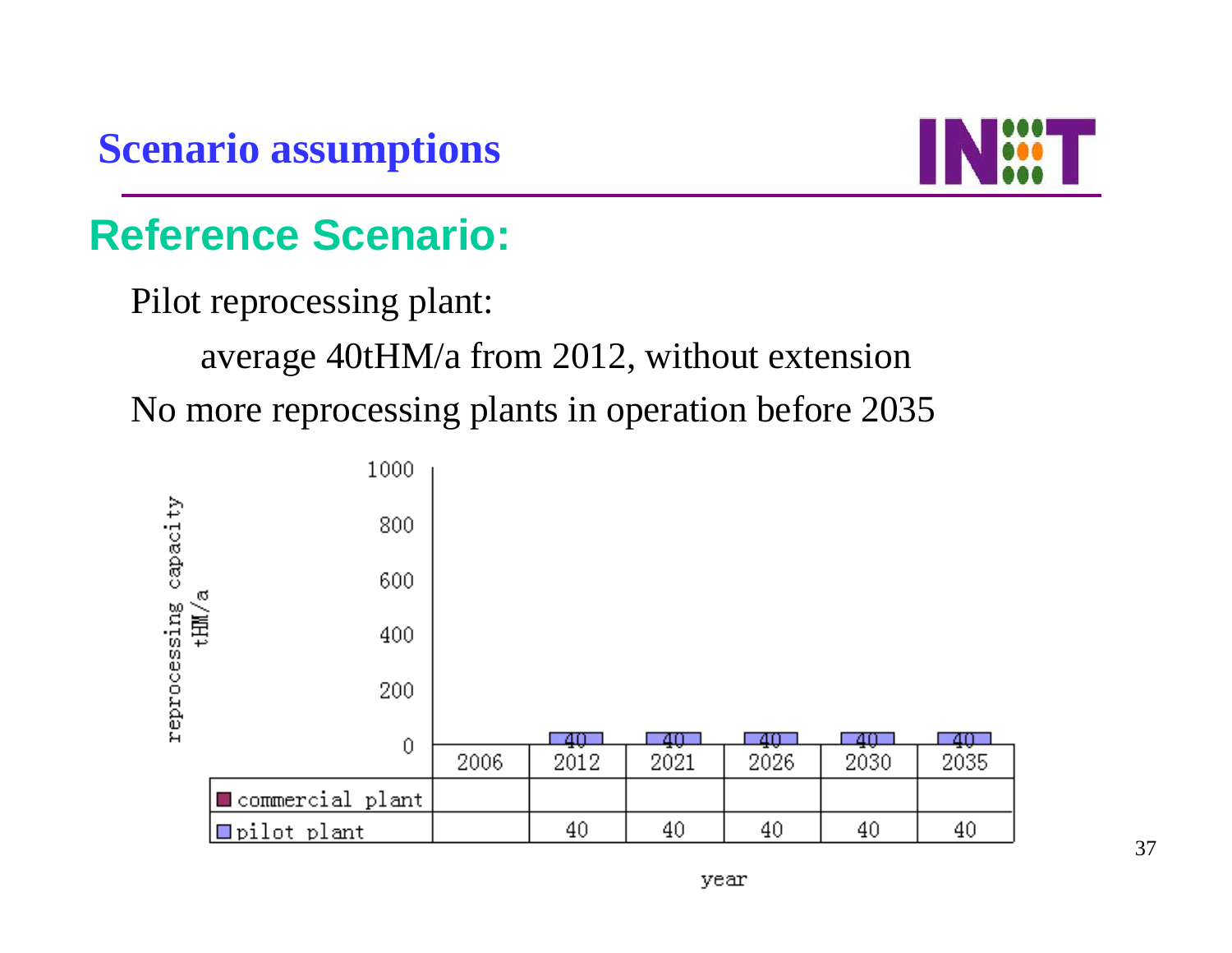

#### **Scenario A: less-reprocessing-case**

Pilot reprocessing plant:

40tHM/a from 2012, expanded to 80 tHM/a in 2026

Large-scale commercial plant:

in operation with full capacity from 2030

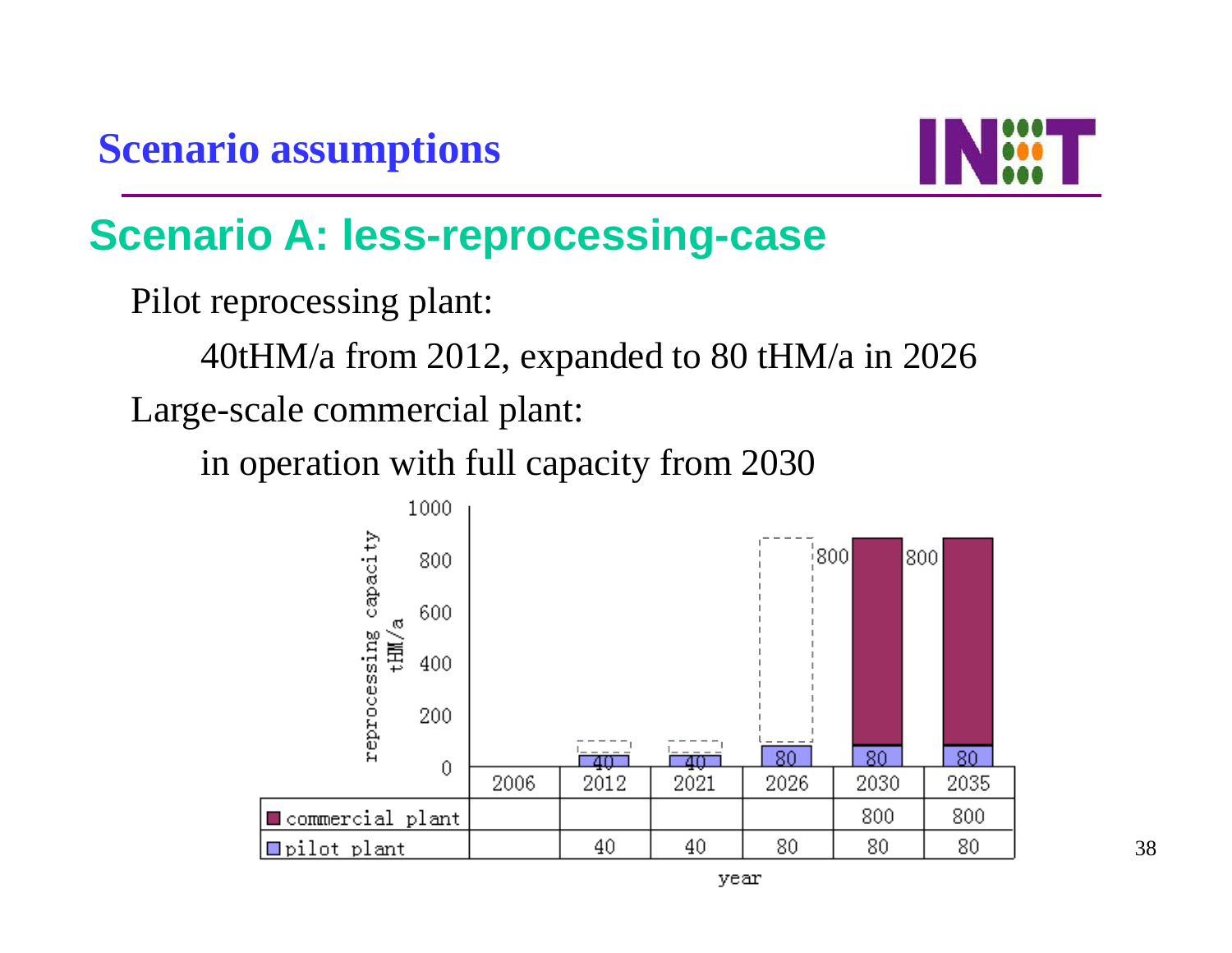

#### **Scenario B: more-reprocessing-case**

Pilot reprocessing plant:

50tHM/a from 2012, expanded to 80 tHM/a in 2021

Large-scale commercial plant:

in operation with full capacity from 2026



39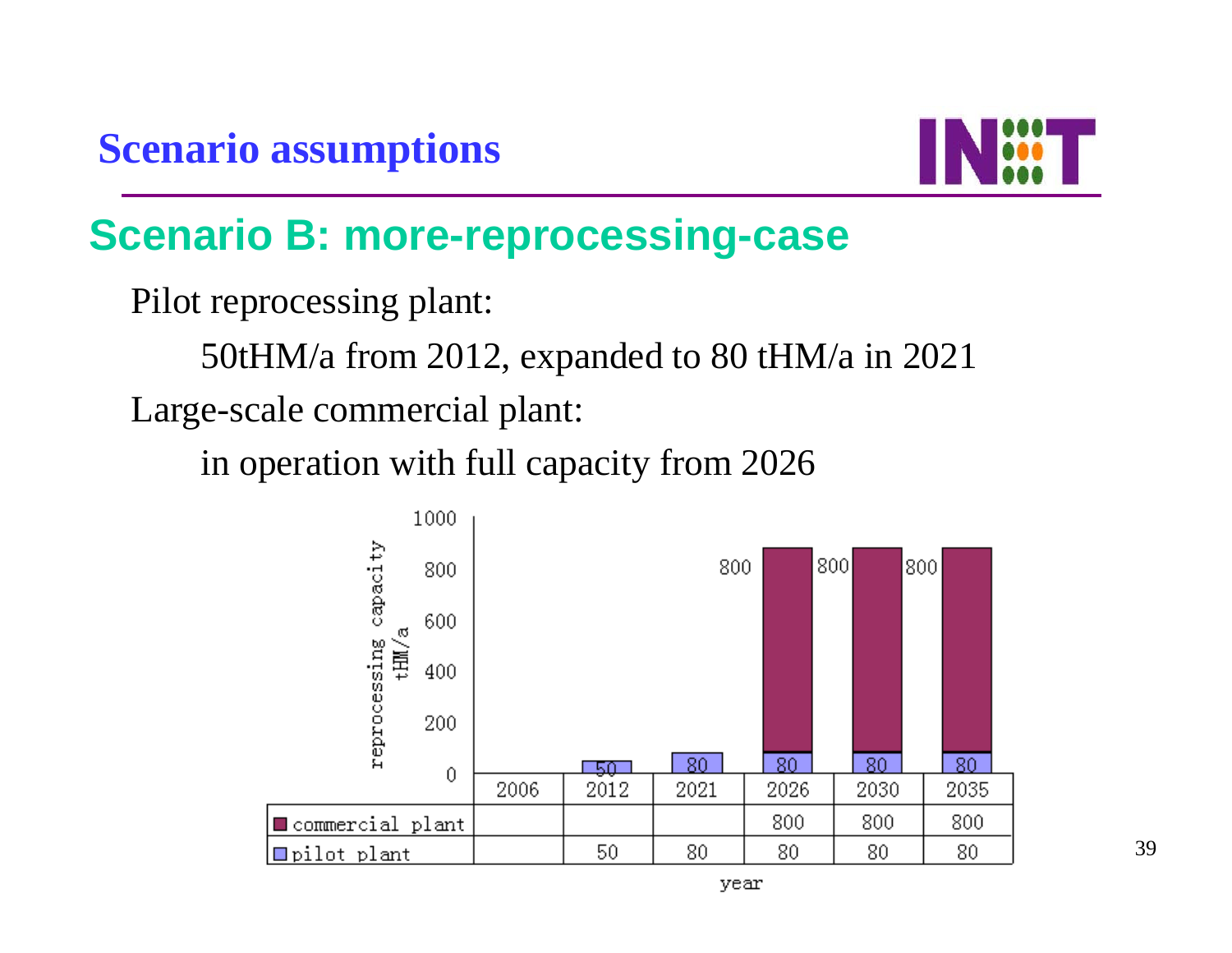

#### **constitute of SF**

- **with ORIGEN2 calculation**
- **all SF stored for 10 a for decay before reprocessing**
- **without regard to nuclide decay after reprocessing**

| Mass composition of element in SF |  |
|-----------------------------------|--|
|-----------------------------------|--|

|           | <b>Uranium</b><br>g/tSF | $U-235$<br>g/tSF | Pu<br>g/tSF | <b>MA</b><br>g/tSF | FPs*<br>g/tSF |
|-----------|-------------------------|------------------|-------------|--------------------|---------------|
| 33 GWd/tU | 9.56E5                  | <b>7.97E3</b>    | 8.68E3      | <b>1.03E3</b>      | 2.82E4        |
| 50 GWd/tU | <b>9.34E5</b>           | 6.68E3           | 1.23E4      | <b>1.88E3</b>      | 4.26E4        |

\*: involatile FPs during reprocessing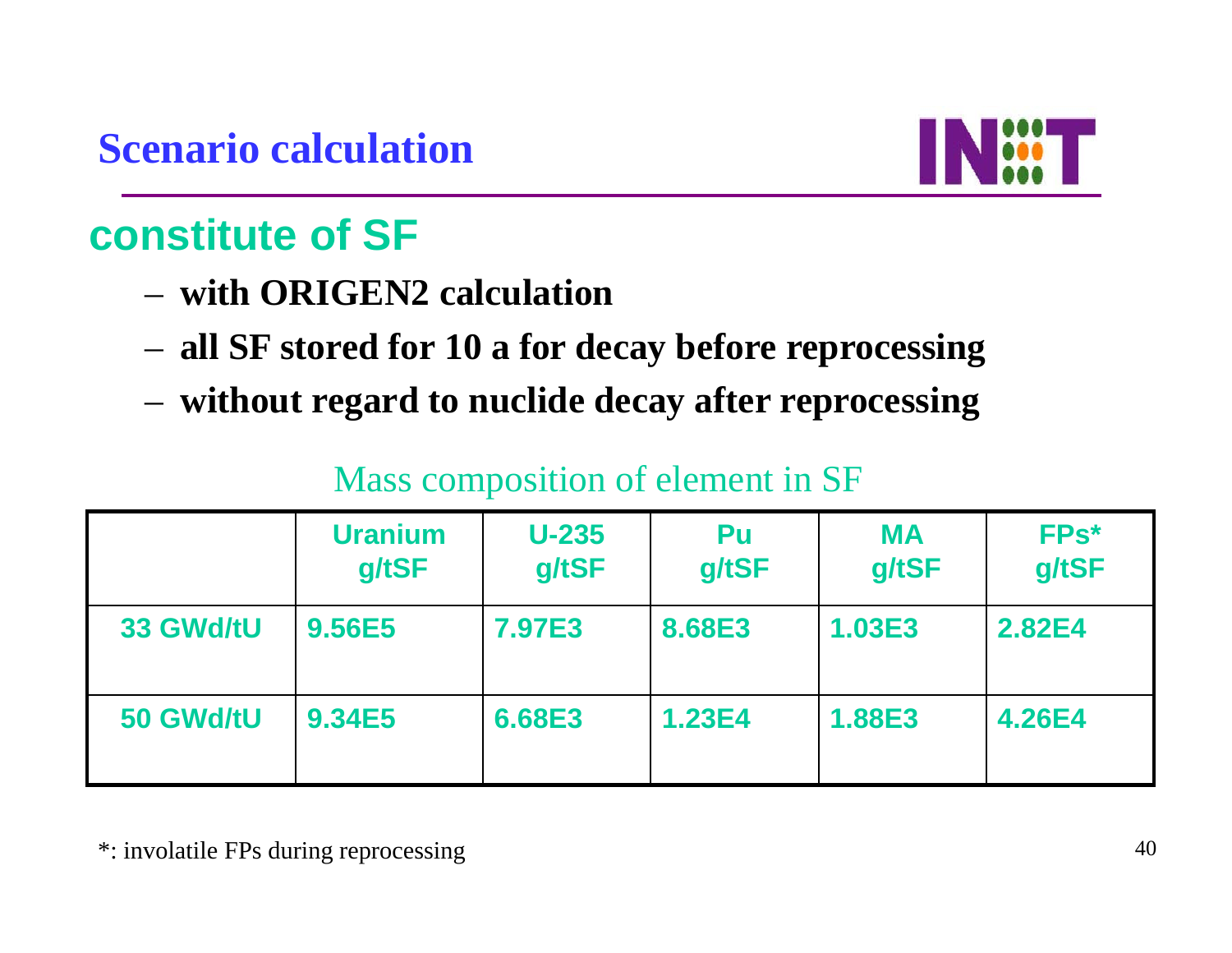#### **Result: accumulated SF**



#### **accumulated SF (/tHM)**

|                                     |                                         | 2012 | 2020 | 2025  | 2035  |
|-------------------------------------|-----------------------------------------|------|------|-------|-------|
| <b>Nuclear</b>                      | A: more-rep.                            | 1955 | 7831 | 14407 | 27494 |
| high case                           | <b>B:</b> less-rep.                     | 1965 | 7921 | 14657 | 31744 |
| <b>Nuclear</b>                      | A: more-rep.                            | 1955 | 7282 | 12241 | 18333 |
| low case                            | <b>B:</b> less-rep.                     | 1965 | 7372 | 12491 | 22583 |
| <b>Reference</b><br><b>Scenario</b> | Low nuclear growth<br>with least repro. | 1965 | 7372 | 12510 | 27022 |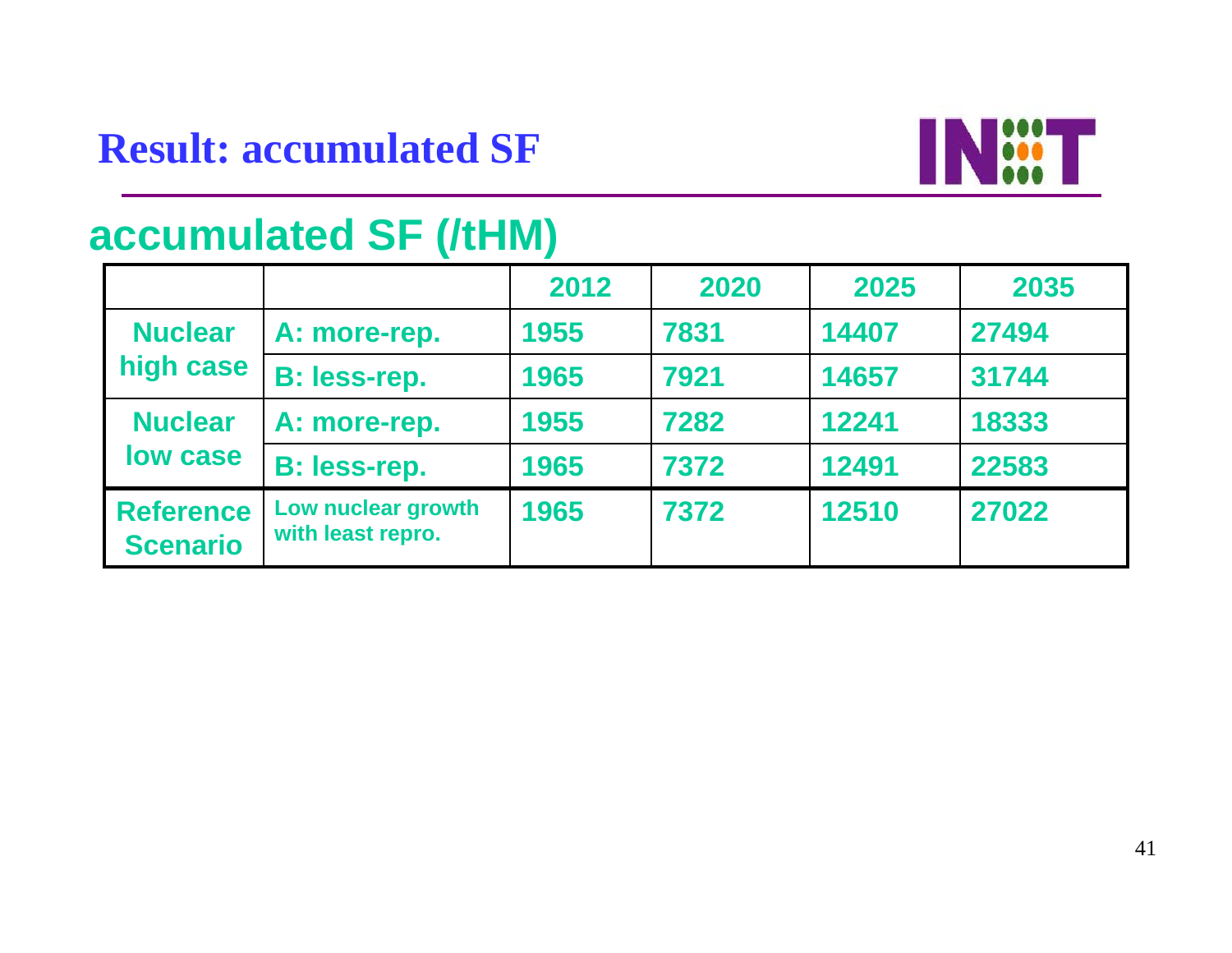

#### **According to present assumption**

- –**very limited reduction of stored SF in 2025 ( <4.3%)**
- –**the amount of stored SF increase steadily in full time scale**

### **In term of SF reduction, the large-scale plant is highly effecient.**

– **remarkable reduction by 2035 (maximum 22.8%) due to large scale plant**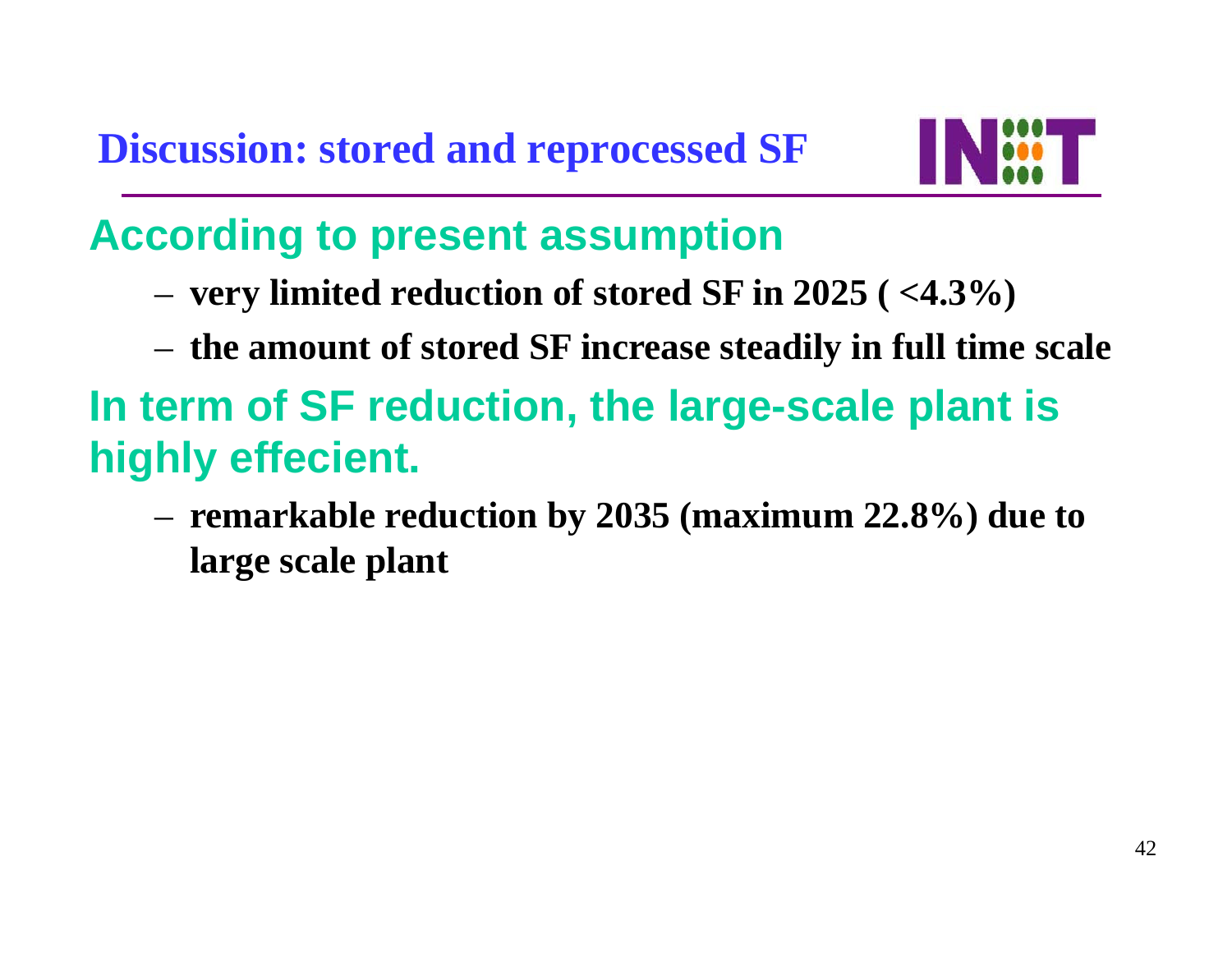

#### **Today's transportation capacity**

- **Capacity: maximum 135 tHM per year**
- **much greater than repro. capacity of pilot plant**

### **Without large-scale reprocessing plant....**

**current transportation able to provide SF for pilot plant.**

#### **However....**

- **AR storage pools in Qinshan Phase I & II and Ling'ao NPP nearly full in 2022-2025**
- **Impact of "March 11 accident" to reduce highly dense storage of SF in AR pools**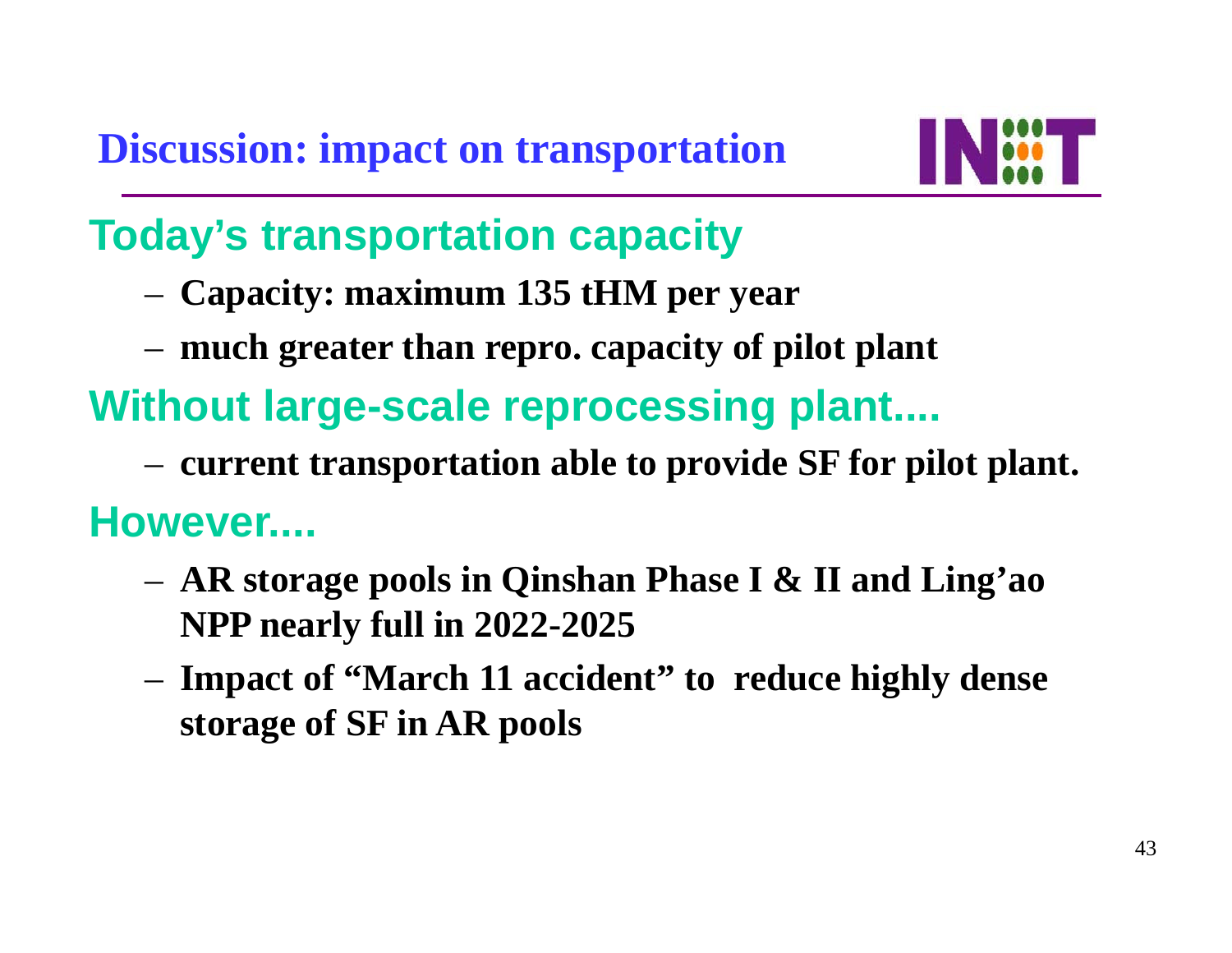#### **Result: separated Pu**



#### **Scale of reprocessing: only factor to determine the amount of separated Pu**

| /tPu                | 2012 | 2020 | 2025 | 2035  |
|---------------------|------|------|------|-------|
| <b>A: more-rep.</b> | 0.43 | 3.91 | 7.38 | 602.7 |
| <b>B: less-rep.</b> | 0.35 | 3.12 | 5.21 | 176.2 |

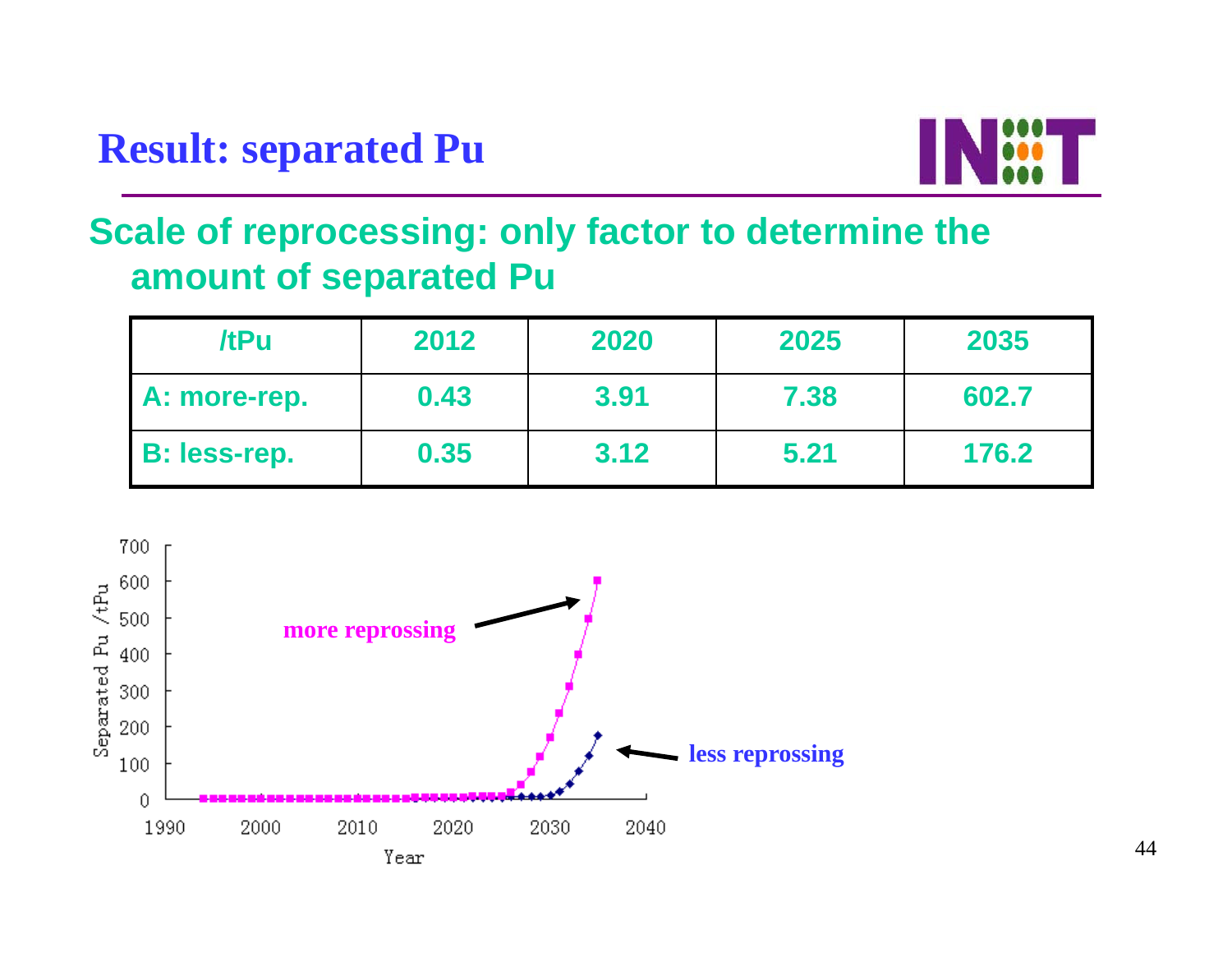

#### **Simplified situation**

- **typically,**  <sup>∼</sup>**4t Pu is required for first loading of a FR with 1GWe capacity.**
- <sup>∼</sup>**2.8 t Pu per year for reloading**
- **Construction of FR stagnated due to the delay of first 4t Pu supply**
- **No significant impact on the operation of the firest FR**

| /tPu                | 2012 | 2020 | 2025 |
|---------------------|------|------|------|
| A: more-rep.        | 0.43 | 3.91 | 7.38 |
| <b>B:</b> less-rep. | 0.35 | 3.12 | 5.21 |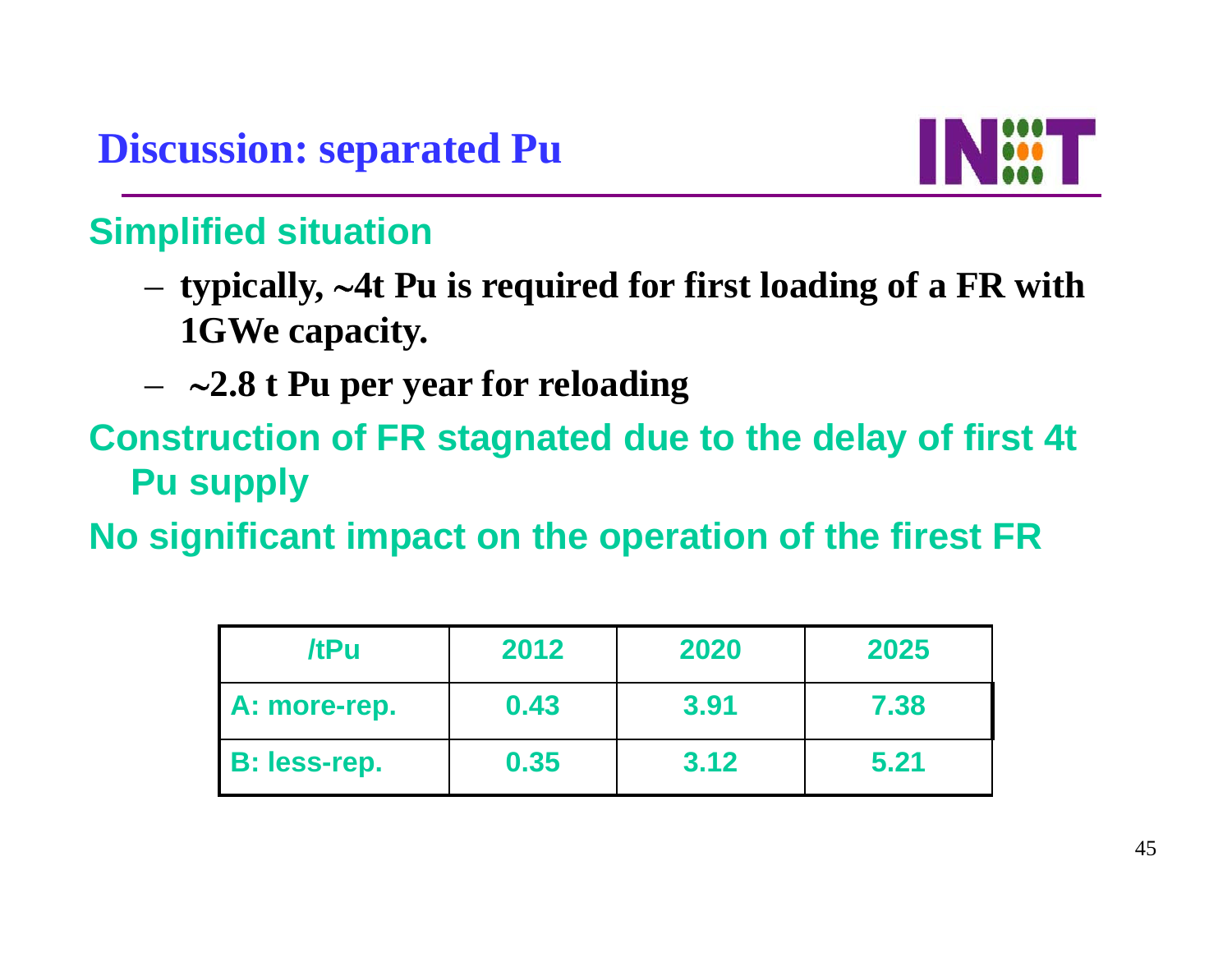

#### **Volume reduction by SF reprocessing**

- –**without reprocessing: 2m3 / tHM SF to repository**
- –**after reprocessing, waste to repository: 0.5m 3 / tHM SF**

**But, more repository spaces needed for vitrified waste thandirectly disposed SF**

- –**higher density of 90Sr and 137Cs**
- – **thermal output increased From literature, reprocessing helps to expand the benefit of repository**



Patrice Bernard, 2006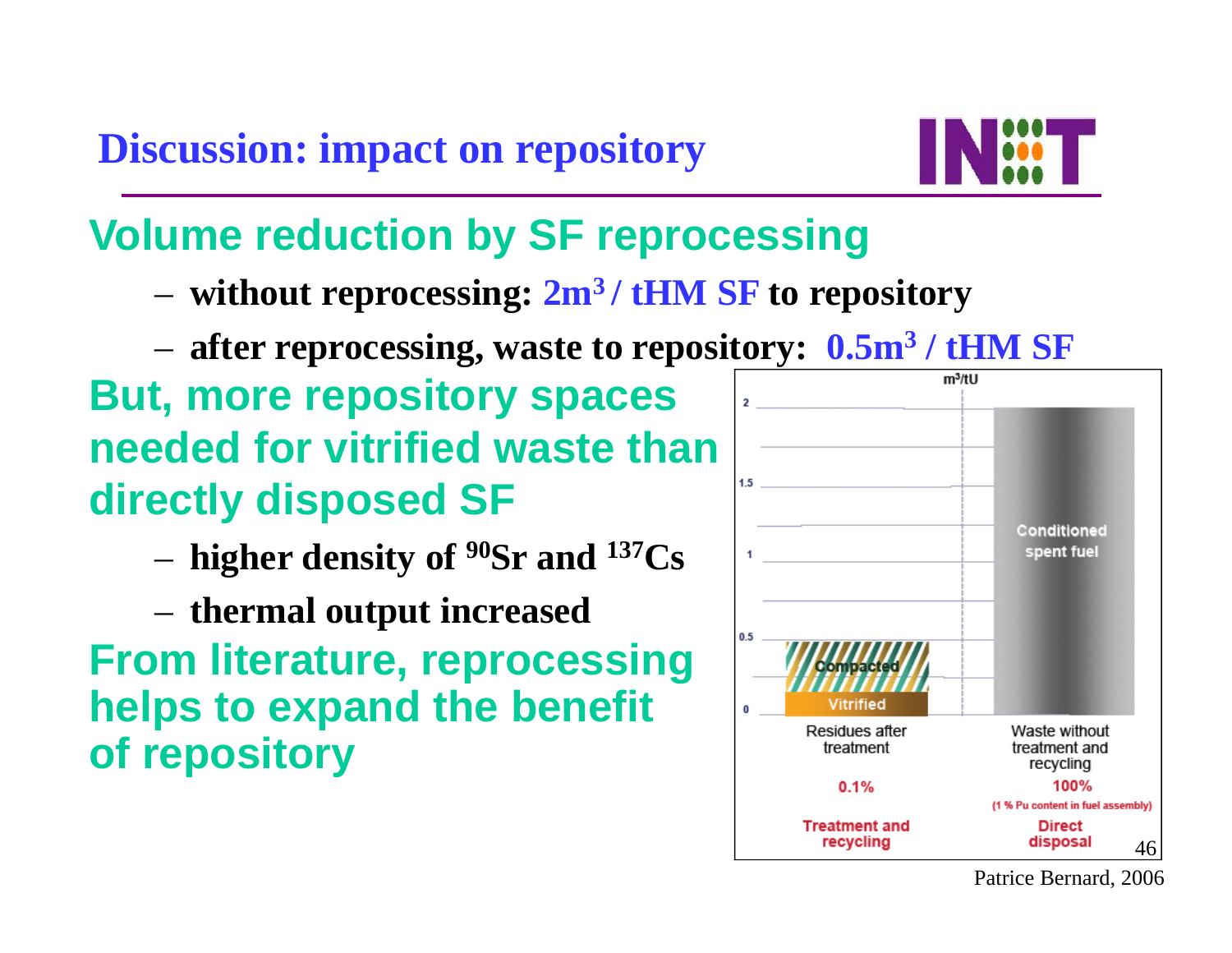**Discussion: impact on repository**



#### **Yucca Mountain Repository**

- –**capacity: 70,000 tHM SF**
- –**as reference repository**

### **Stock of SF in 2035**

- <sup>∼</sup>55,000 tHM without reprocessing
- –>32,000 tHM with maximum reprocessing
- – reprocessing seems to have little impact on the requirement for first repository in this time scale
- –no urgent requirement for geological repository untill 2050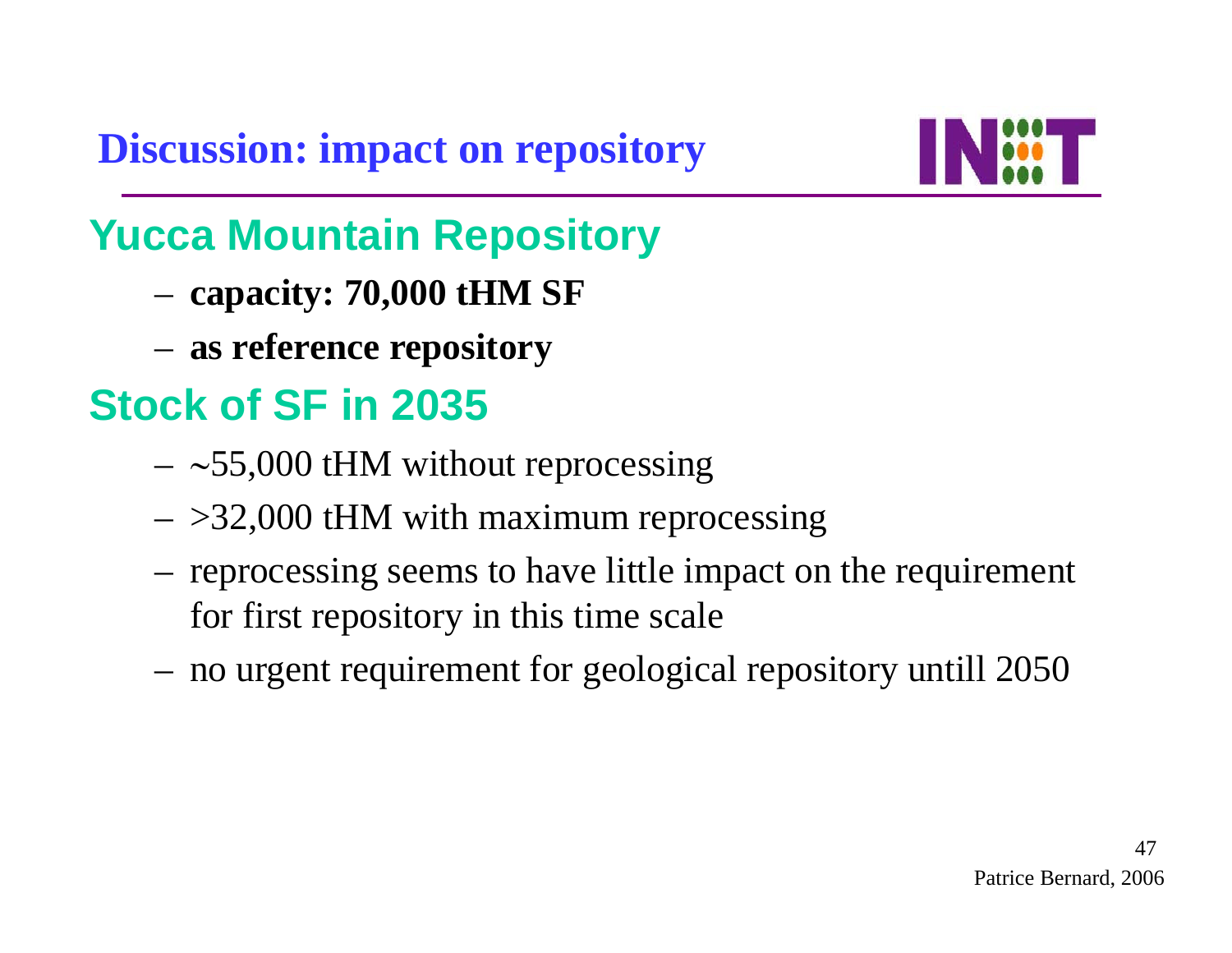

- **1. Nuclear energy in China**
- **2. Experience and plans of SF management**
- **3. Scenario analysis of SF management**

## **4. Conclusion**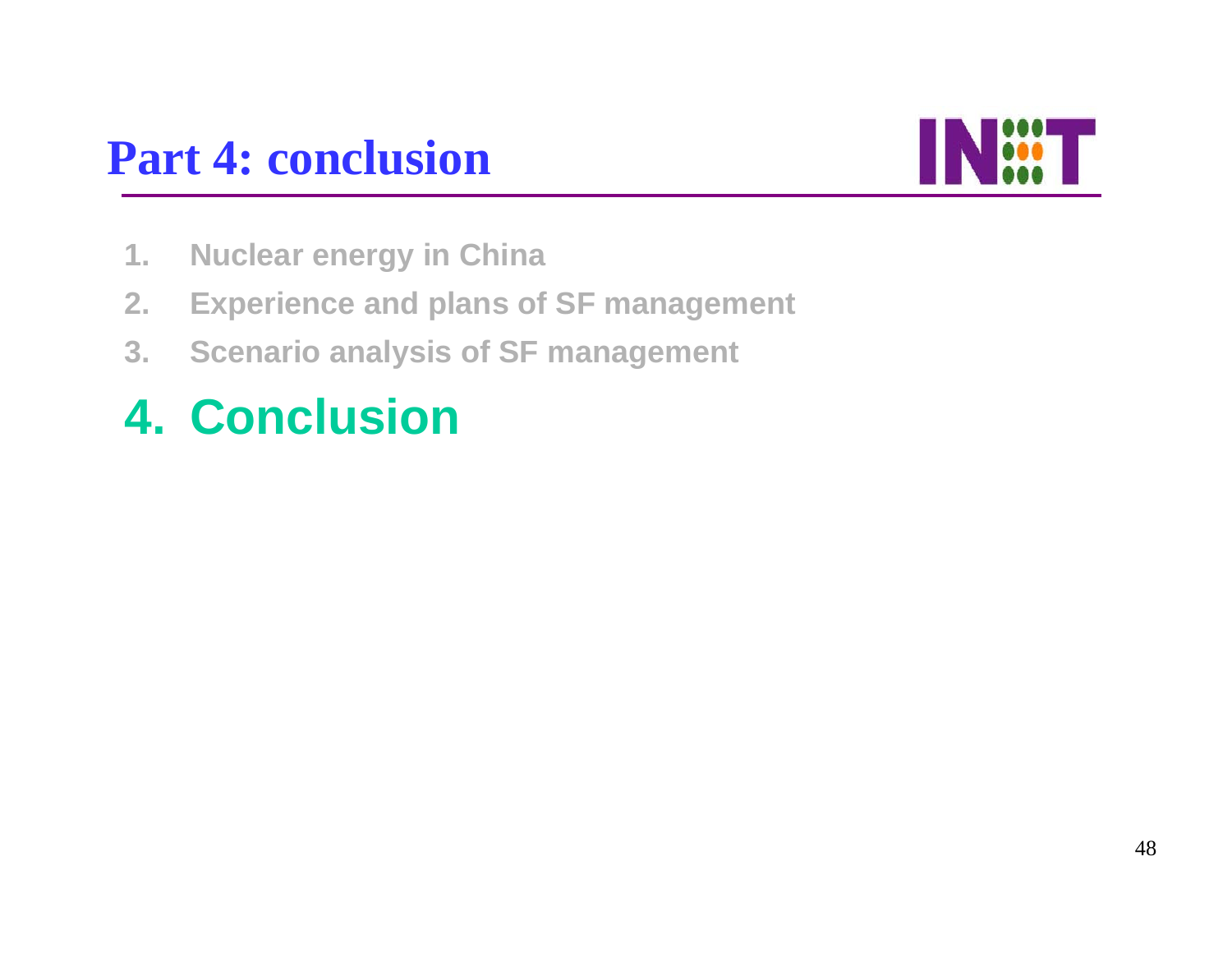

**large population and responsibility rapid grow economic strength and environmental crisis**

> **Nuclear is an inevitable choice to solve the hunger for secured energy supply**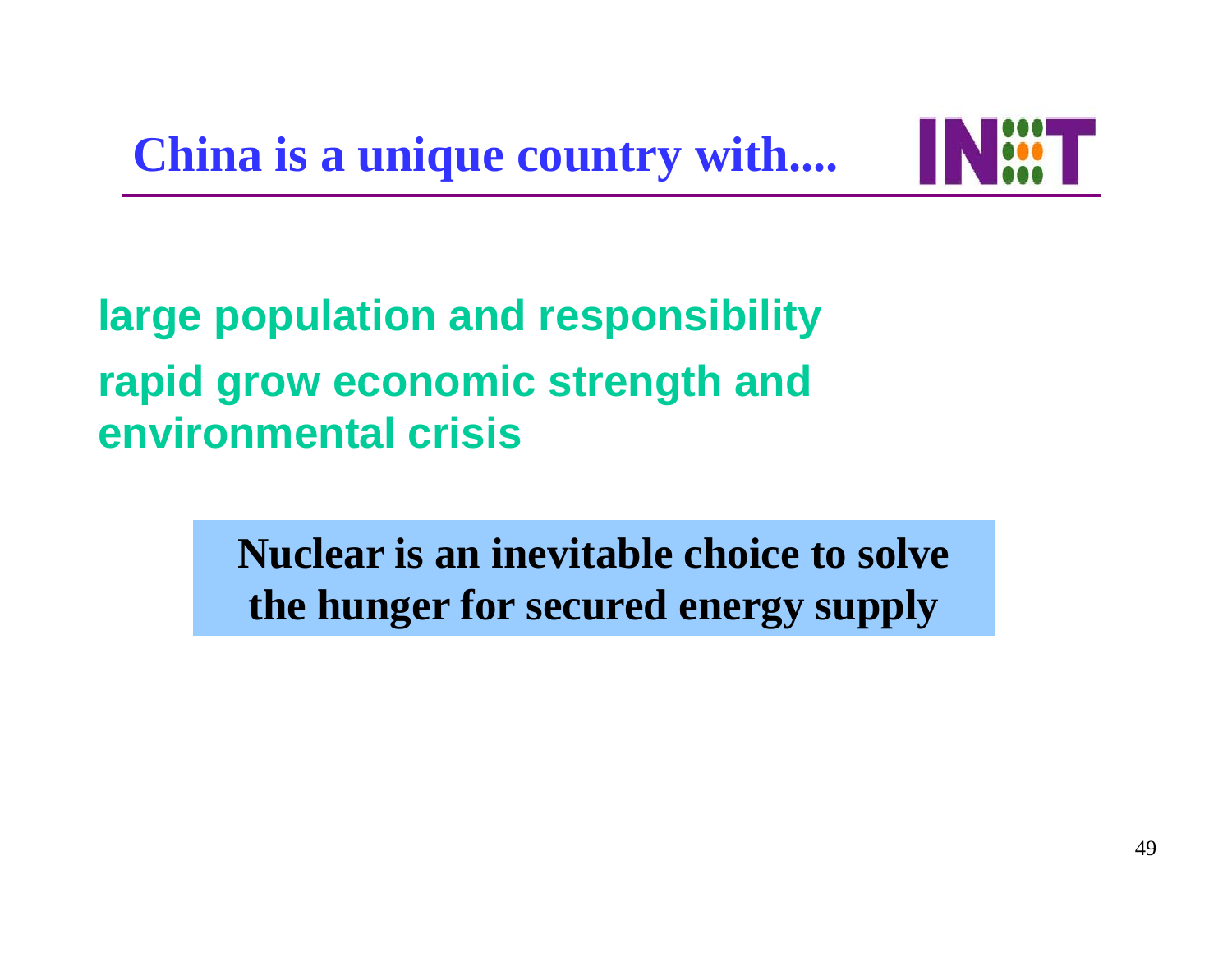

**small installed nuclear capacity huge potential and ambitious plan limited experience in SF management unclear or undetermined roadmap**

**Nuclear strategy needs to be discussed openly**